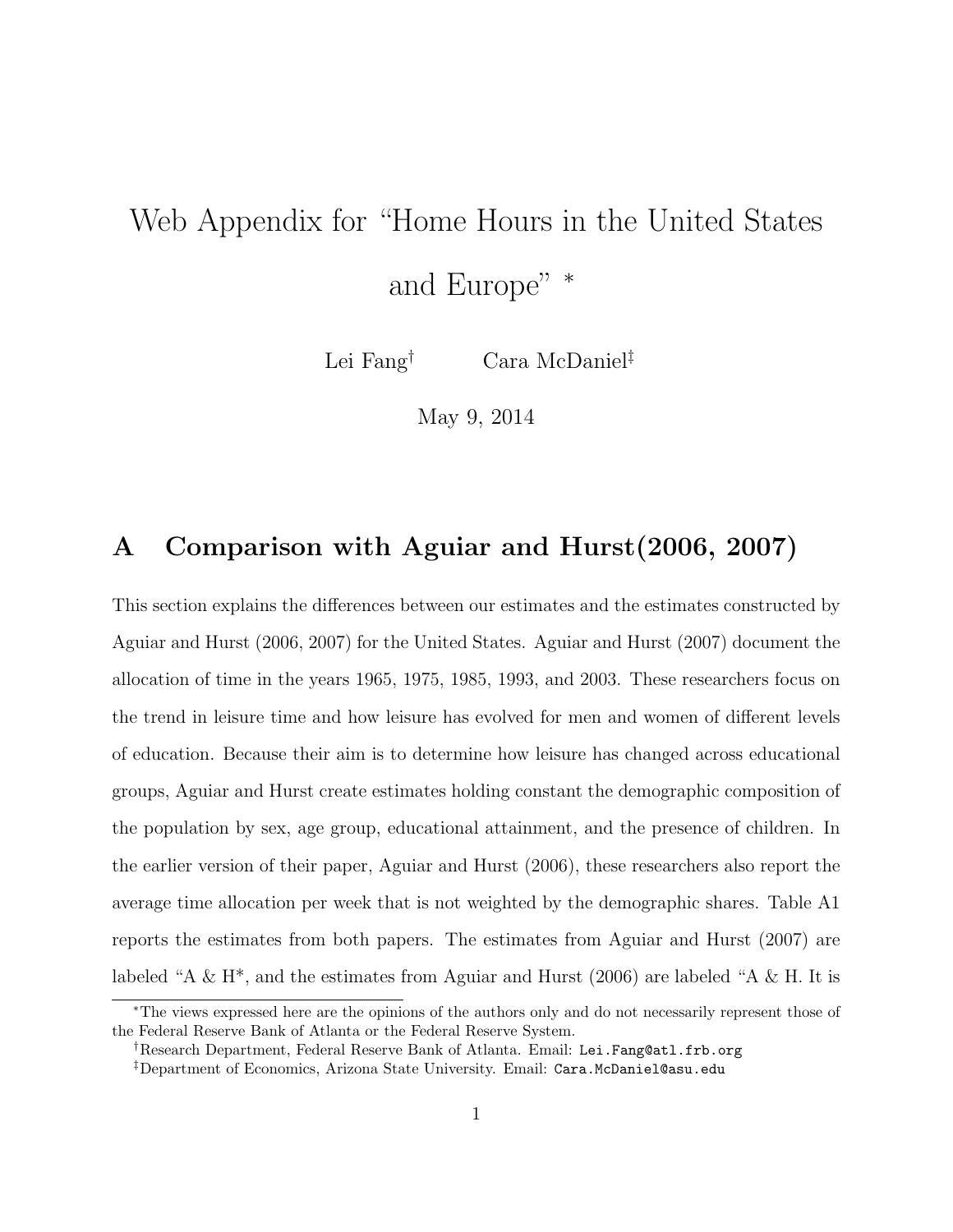obvious that weighting does not change the estimates significantly. In what follows, we first compare the un-weighted estimates for the U.S. from the MTUS data with those of Aguiar and Hurst (2006). We then describe the adjustments made to the un-weighted means that generate our estimates in the paper.

To replicate the un-weighted means, we follow the same sample selection criterions as Aguiar and Hurst (2006) to restrict the age to 21-65 and to exclude retirees. The MTUS data are from the same data sources as those used by Aguiar and Hurst. The last two rows of Table A1 exhibit the sample size for our estimates as well as those of the data presented by Aguiar and Hurst. The sample sizes are fairly similar except for that of  $1985<sup>1</sup>$ . The 1985 survey was conducted via both mail and phone. Aguiar and Hurst include both, but the MTUS restricts the diaries to those conducted by mail.

MTUS release 5.8 contains two sets of activity categories: a set of 41 activities and a set of 69 more narrowly defined activities. We attempt to group the activities as closely as possible to those reported by Aguiar and Hurst (2006). Hence, we use the 69 activitytopology for our comparison.<sup>2</sup> The activities from the 69 topology for the core market, the total market, and the core home are very close to those defined by Aguiar and Hurst. However, the 69-activity topology does not separate the time spent on travel for personal (excludes medical) or household care from the time spent on travel for shopping. Travel for personal and household care is included in the "personal care" time-use category by Aguiar and Hurst. This leads to the estimates for "shopping" from the MTUS to include more time than the estimates for "shopping/obtaining goods and services" defined by Aguiar and

#### Hurst.

<sup>&</sup>lt;sup>1</sup>The sample sizes are close, but not exact, in the other years. The MTUS estimates include only the diaries marked as "good" (those in which the total time equals up to 24 hours). We conjecture that the difference in sample size is derived from the different criteria used to evaluate which diaries should be included in the sample.

<sup>2</sup>Unlike Aguiar and Hurst, the focus of this paper is not on leisure. We thus do not attempt to replicate their measures of leisure.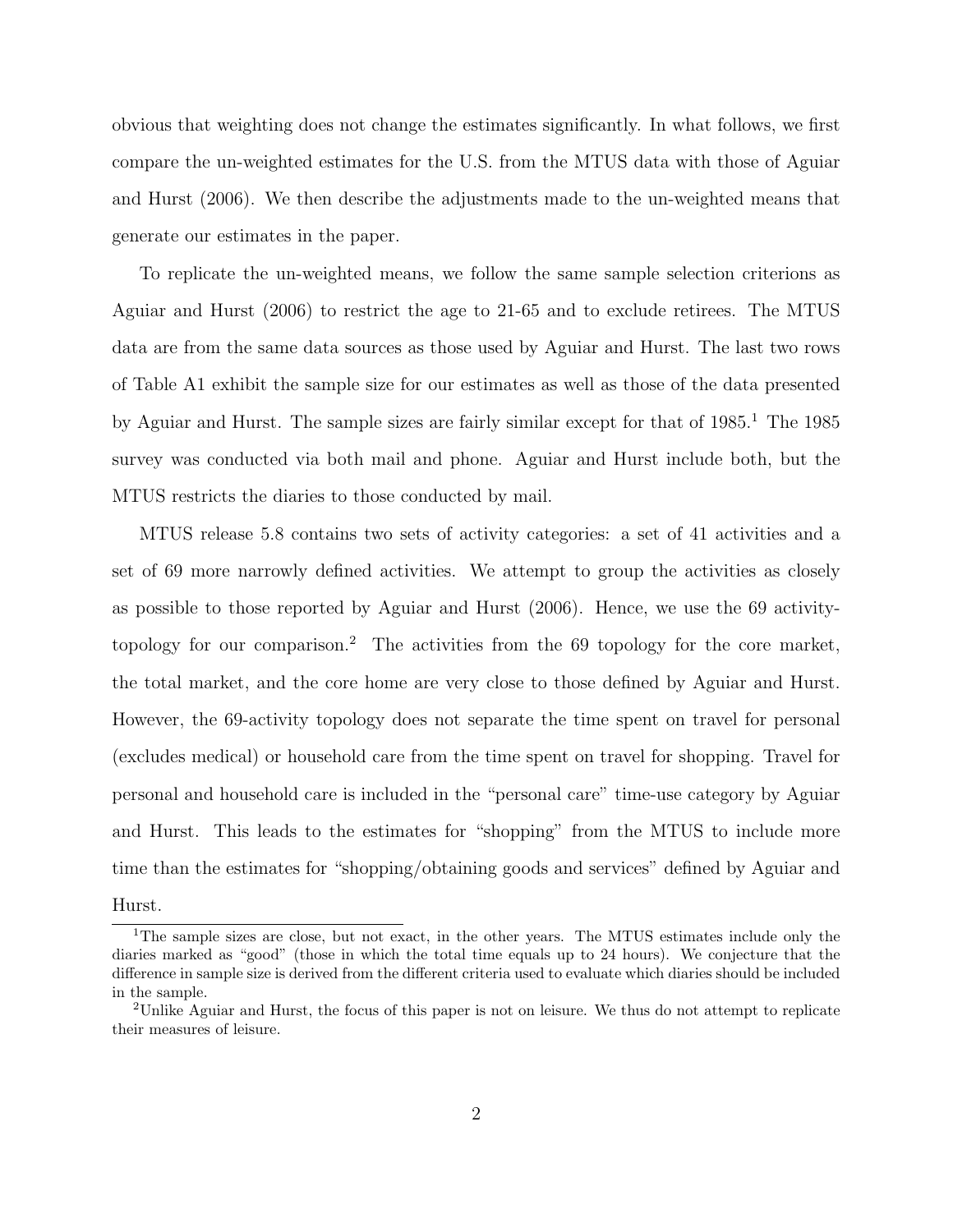The rows labeled "MTUS" in Table A1 report the un-weighted means of time allocation constructed from the MTUS data.<sup>3</sup> The estimates for the core market work and total market work are nearly identical to the un-weighted means from Aguiar and Hurst (2006). The estimates for core home are consistently within one hour per week of one another. The biggest difference in the estimates comes from the category "shopping" because of our inability to exclude the travel for personal and household care from the travel for shopping. The difference in "total non-market" is due to the difference in "shopping".

We next explain why the estimates from the MTUS in Table A1 differ from those reported in the paper. The objective of this paper is to estimate the allocation of time for the average working-age individual. For this purpose, we restrict the age to 15-64 and include the retirees in this age group. The un-weighted estimates are reported in Table A2 in the row labeled "15-64 raw". For comparison, the rows labeled "Baseline" repeat the "MTUS" rows in Table A1. The biggest difference arises in the later years for market hours. The home production time remains largely unchanged. We also weight the survey observations to reflect the characteristics of the population in the survey year. We weight the survey observations to reflect the population composition of sex, employment status (active/inactive), and age group  $(15-19, 20-24, 25-34, 35-44, 45-54, 55-59, \text{ and } 60-64)$  for each year.<sup>4</sup> We choose to weight the observations by employment status because employment status is the most significant determinant of time allocation. We construct the weights from OECD Labor Force Statistics.<sup>5</sup> The rows labeled "15-64 weight" report the weighted estimates. As displayed in the table, the weighted and un-weighted estimates are fairly similar in all years except 1965. The reason is that the 1965 survey over-sampled the employed individuals.

<sup>3</sup>As in Aguiar and Hurst (2006), the estimates are only weighted to ensure that each day of the week is equally represented across the sample.

<sup>&</sup>lt;sup>4</sup>Although it may be ideal to also weight the survey observations by marital, education, and family status, a consistent source of information for all countries/years is not available.

<sup>&</sup>lt;sup>5</sup>Each survey reports a suggested survey weight, but we choose not to use these weights because some surveys provide weights only for age groups, whereas others provide weights for finer categories.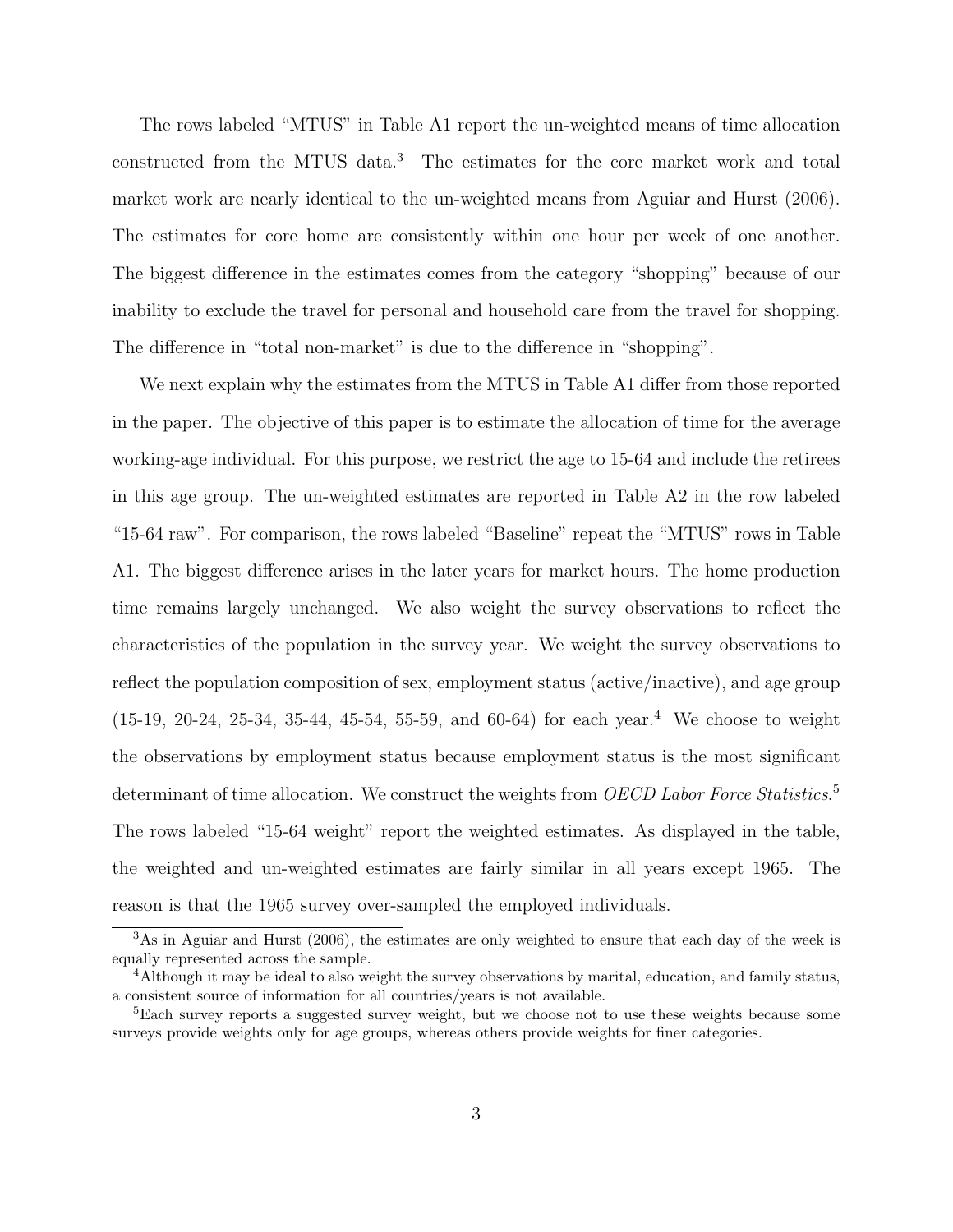Unfortunately, the MTUS 5.0 release does not include the finer 69-activity categories. Instead, it includes only the 41-activity topology. Because several surveys included in the paper are from the 5.0 release, to create time allocation categories that are comparable across countries, we use the 41-activity topology. The row labeled "final" in Table A2 displays the weighted estimates for individuals aged 15-64 using the 41-activity topology, which also correspond to the estimates for hours per person reported in the paper. The 41-activity categories are not sufficiently fine to create the same estimate for "core market work". The core market hours now include paid meals, breaks, and other time at the work place. The 41-category estimates for total market work and core home work are the same as those for the 69 categories. The 41-category estimates for "shopping" also include time spent on travel for child and adult care purposes, i.e., including dropping children off at daycare or similar activities. This adds additional time to "shopping," making the estimates for "shopping" and "total non-market" greater than those reported in the "15-64 weighted" data.<sup>6</sup>

## B Comparison with Sevilla and Gimenez-Nadal (2012)

This section compares our estimates with those of Gimenez-Nadal and Sevilla (2012). Because both estimates are constructed from the same data source, the difference arises from the sample selection criterions and the procedures used to construct the estimates. First, similarly to Aguiar and Hurst, Sevilla and Gimenez-Nadal (S&G) construct the estimates of time allocation while holding the demographic composition of the population constant. Second, S&G also restrict the age group to 21-65 and exclude students and retirees. In their appendix, these researchers also report the estimates with retirees included. Third, the activity classification differs slightly. Schoolwork is considered part of market work, and

<sup>&</sup>lt;sup>6</sup>The 1965 survey allocates "consume other services" to an activity category that is allocated to "shopping" in the 69-activity topology and allocated to a non-shopping-related category in the 41-activity topology, making the 1965 Final estimate slightly smaller.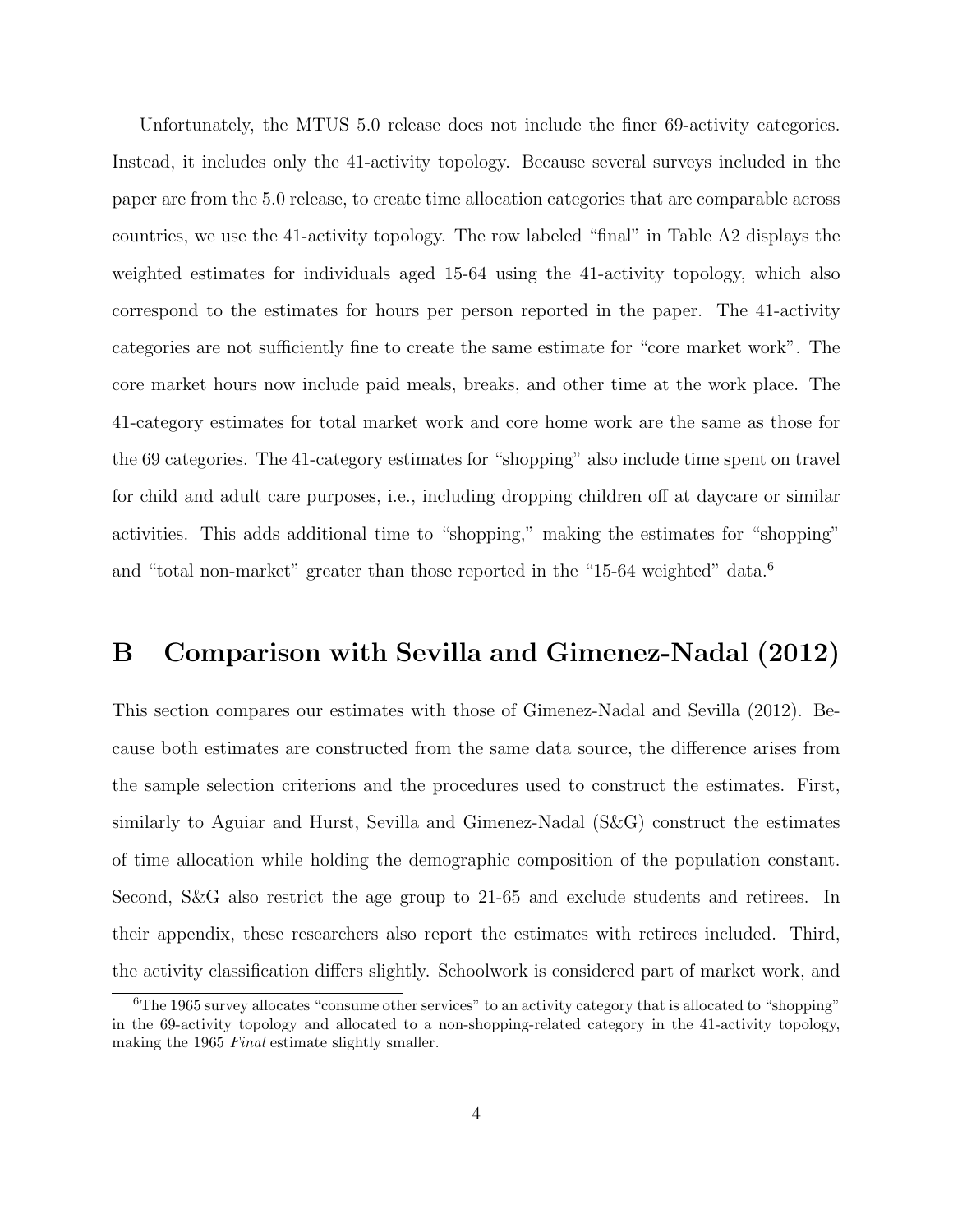gardening is considered part of leisure in S&G, whereas we do not include schoolwork in market work and include gardening in home work. S&G report the results for men and women but not the population as a whole. In Table A3, we report the estimates from Sevilla and Gimenez-Nadal (labeled "S&G"). The table also includes the estimates from Sevilla and Gimenez-Nadal with retirees included (labeled " $S\&G$ ). Table A3 includes only the countries from Gimenez-Nadal and Sevilla (2012) that are also included in our sample. The estimates for France in 1998 are reported in the column for the 1990s following Gimenez-Nadal and Sevilla (2012).

To compare with S&G, we construct estimates using our weighting scheme as discussed in appendix A but restrict the age group to 21-65 with retirees included. The estimates are labeled "F&M in Table A3. The F&M series also use the same activity classifications as S&G. Hence, the differences between F&M and  $S\&G$  arise from the differences in the weighting schemes. The differences between F&M and the estimates in the paper arise from the differences in age group and activity classifications. Because the time spent on school work and gardening is small, most of the differences between F&M and the estimates in the paper arise from the age differences.

As the table indicates, the differences in total home hours between the three series are small for most of the cases, typically within 1-2 hours. This implies that the differences in weighting do not change the home hours greatly. The estimates of the F&M for child care are also close to  $S\&G$ . In addition, the estimates of the total home hours and child care for F&M and in this paper are similar. More importantly, all three series demonstrate an increasing trend in the total home hours for men, a decreasing trend in the total home hours for women, and an increasing trend in child care for both sexes. In addition, the decline of home hours for women are larger than the increase for men, implying a declining trend in home hours per person. These observations are consistent with the estimates in the paper.

In contrast, the differences in the market hours between the three series in Table A3 are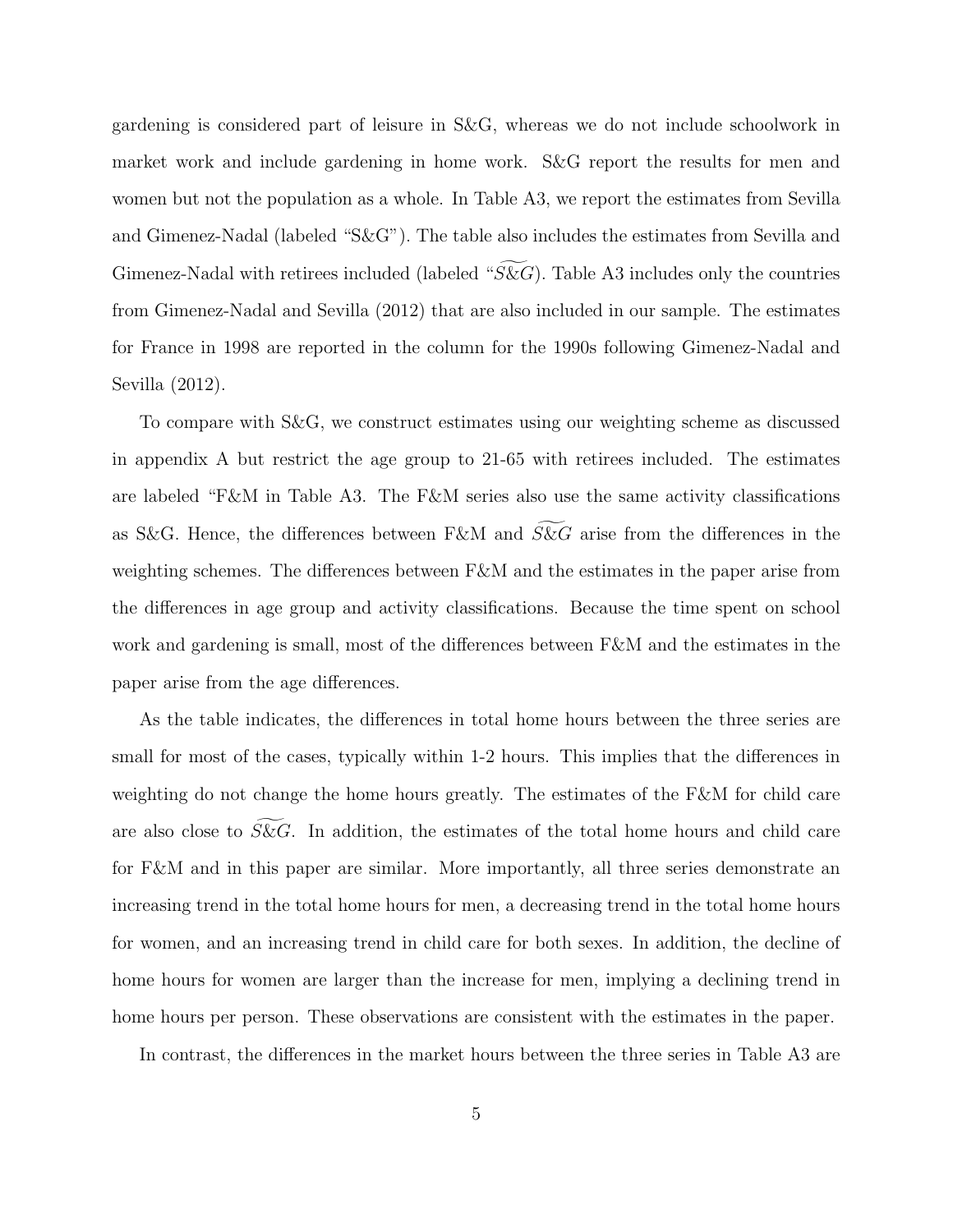sometimes large. This is not surprising because the inclusion of retirees has a bigger effect on the market hours than the home hours. Moreover, because labor force participation is the primary determinant of market hours worked, the estimates that are weighted by the labor market status (F&M) differ from the estimates that are not weighted by the labor market status (S&G and S&G). The differences in the market hours between the F&M series and those in the paper are within 2-3 hours and are the result of differences in the age groups.

# C Comparison with GGDC

One commonly used source of aggregate data for the market hours is the Total Economy Database reported by the Gronigen Growth and Development Centre (GGDC). Table A4 compares our estimates of the average weekly core market hours per worker with the estimates from GGDC. The estimates from the GGDC are derived by dividing the annual hours worked per worker by 52. We also show the weekly market hours per person aged 15-64 years from both sources. The market hours per person from the GGDC are computed as the aggregate hours divided by the population aged 15-64. Because we use the same source for the fraction of active/inactive population as the GGCD, most of the differences in market hours per person are the result of the market hours per worker.

The GGDC collects data from the OECD, the Eurostat, and country-specific sources to construct the data series for hours worked per employed person.<sup>7</sup> The following quote is an excerpt of the detailed source notes from the GGDC Total Economy Database:

Series on hours actually worked per person employed per year are presently available for 52 countries and cover the period 1950-2011. The estimates are intended to include paid overtime and exclude paid hours that are not worked due to sickness, vacation and holidays, etc. Estimates of working hours involve serious

<sup>7</sup>See "Detailed Sources - Output, Labor, and Labor Productivity on the Total Economy Database website http://www.conference-board.org/data/economydatabase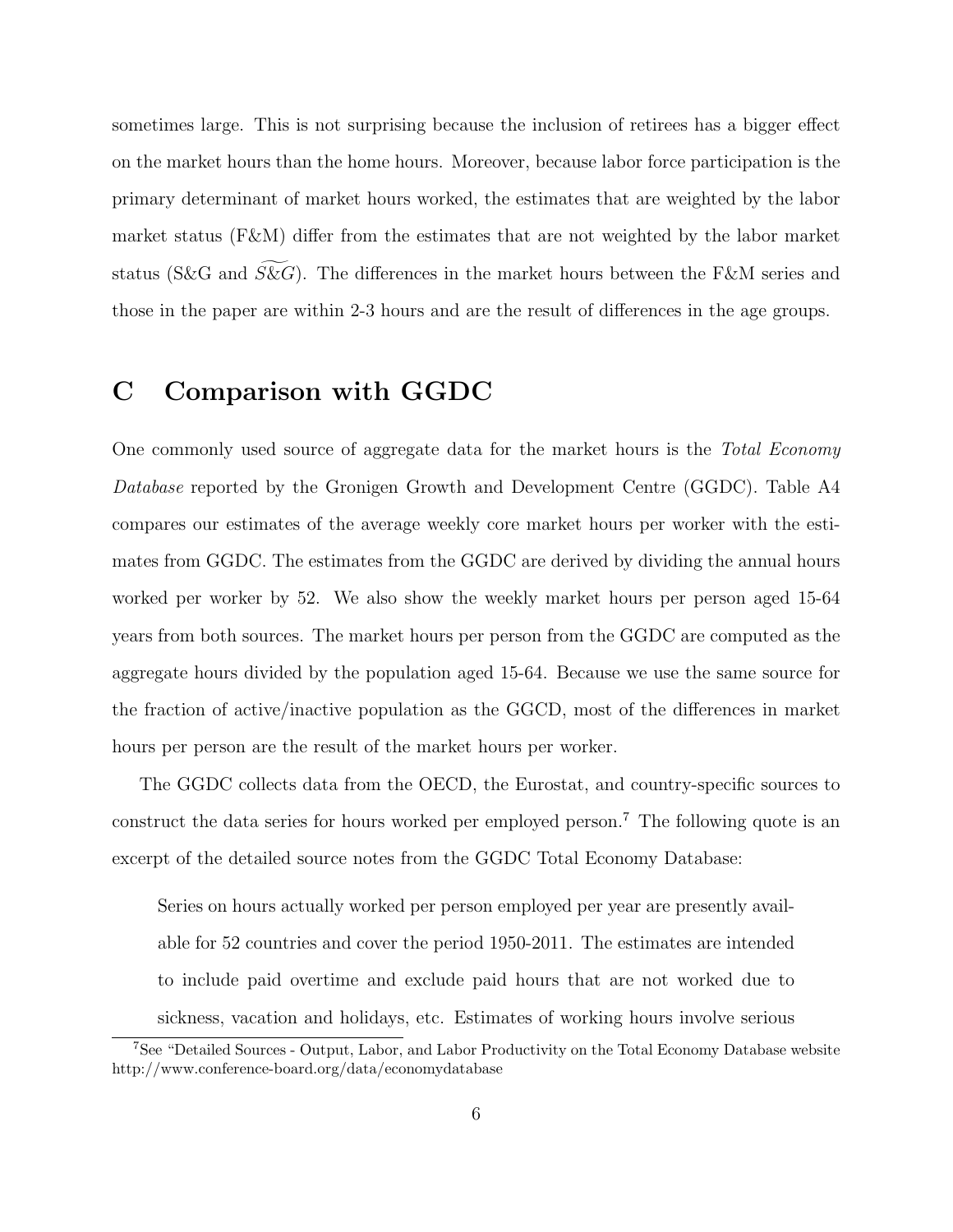measurement problems and international comparability is troublesome. Even for individual countries very different estimates can circulate, primarily because the numbers are obtained either via labor force surveys or from establishment surveys. An advantage of estimates based on labor force surveys is their comprehensive nature, i.e. all adjustment for overtime, sickness, etc. are included. A disadvantage, however, is that there seems to be a general tendency towards slight overestimation of hours actually worked. Figures based on establishment surveys are usually only for hours paid and may include overtime, and require further adjustments to account for various types of absence.

The estimates for market hours per worker from the MTUS data are not adjusted to account for sick time, vacation, or maternity leave. It is likely that those ill or on vacation do not complete their time-use surveys. For this reason, the MTUS estimates of the weekly market hours are biased upward. Table A4 indicates that, in most cases, the MTUS estimates of weekly hours per worker are higher than those reported by GGDC. This is not true in all cases. The estimates for the Netherlands and the U.K from the MTUS are lower in certain years. We can only speculate the reason because there does not appear to be anything fundamentally wrong with the surveys. The Netherlands surveys are all conducted in the first week of October, with a diarist maintaining a diary for all days of the week. The MTUS surveys for the U.K. with lower market hours per worker, also survey an entire week. All other surveys cover a day or two. This suggests that the weekly survey may more often capture sick/vacation and unemployment activities compared with other surveys. More details about the surveys are available in appendix E.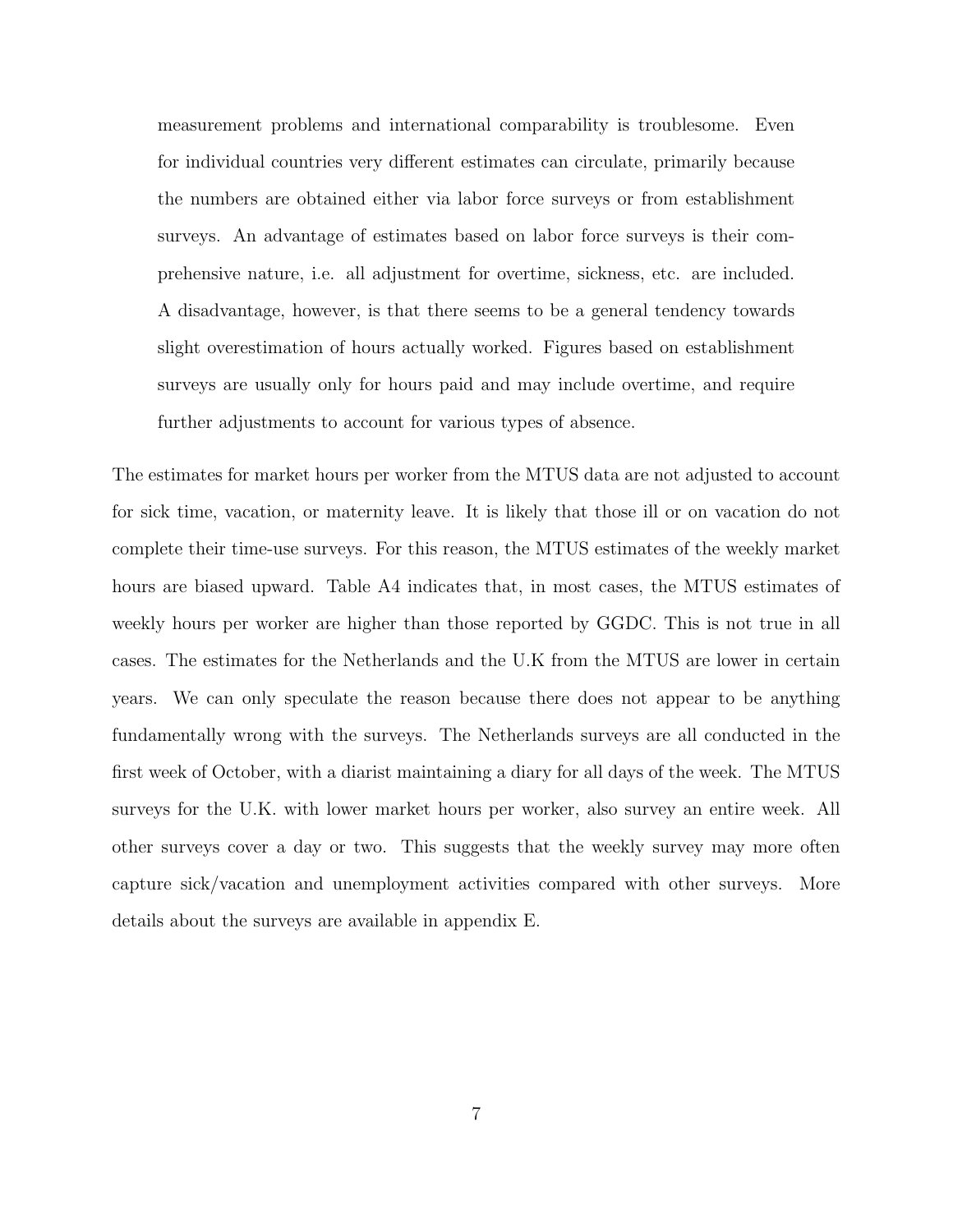# D MTUS 5.0 Adjustments

The MTUS 5.0 release only included individuals aged 20-59 years. The surveys from MTUS 5.0 are Italy 1979, Germany 1965, and France 1966 and 1974. For these surveys, we assume that the individuals aged 15-19 who are active in the labor market allocate the same amount of time to market work and home production as do the active individuals of the same sex in the 20-24 age group. We also assume that the inactive individuals aged 15-19 allocate the same amount of time to home production as the inactive individuals of the same sex in the 20-24 age group. This likely leads to an over-estimation of both the home and the market hours for the 15-19 age group because this age group is likely to be in school and likely to work part-time, even if active in the labor market. In addition, the individuals of this age group are less likely to have their own children, suggesting that they likely spend less time in home production than their counterparts in the 20-24 age group. We make a similar assumption for individuals aged 60-64 using the 55-59 age group as a reference group. We are more confident about the similarities in the time allocations of the active/inactive individuals of each sex between these two age groups because the people of both age groups are not likely to be in school or taking care of their own children at home.

Although time allocation data for individuals aged 15-19 are not available, data are available to construct the demographic weights. In other words, we have data on the labor force participation rate and the share of the population that each age group represents. Table A5 displays the shares of the total population that each age group represents (by sex) as well as the labor force participation rate of each age group.

To check the sensitivity of our estimates to the above assumptions, we construct estimates for the 15-19 and 60-64 age groups under alternative scenarios. Scenario 1 is the scenario presented in the paper. For scenario 2, we assume that individuals aged 15-19 work 75% of the time at home and in the market that their counterparts in the 20-24 age group work. We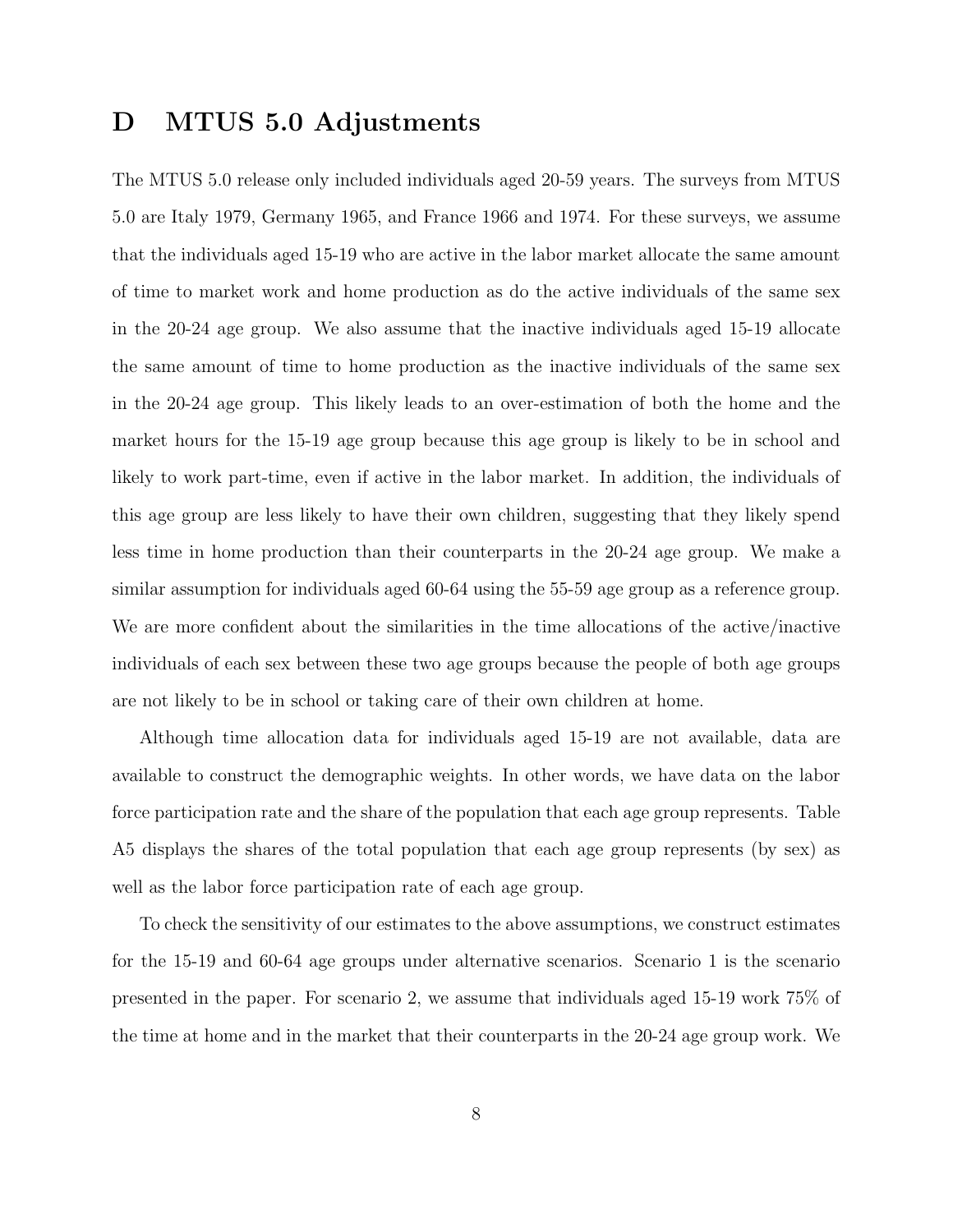assume that the individuals aged 60-64 work 75% of the time in the market and the same amount of time at home that their counterparts in the 55-59 age group work. Scenario 3 is the same as scenario 2 for the individuals aged 60-64. For the 15-19 age group, we assume that the hours worked at home and in the market are 50% of those worked by the individuals aged 20-24.

Table A6 displays the comparison of the estimates for the core market hours, core home hours, and total home hours for the 15-19, 60-64, and 15-64 age groups (the column "Total") under the three different scenarios for both sexes. As displayed in the table, there are differences in the total series generated under the different scenarios. However, the differences are relatively modest. This is because the shares of the population in these two age groups are relatively small, as reported in Table A5. Tables A7 and A8 report the change in the core market and core home hours relative to those in the year 2000 under the three different scenarios. Although there are differences between the different scenarios, the sign of the change is the same for each age group from all four surveys. This implies that the trend movement does not change for the different scenarios.

## E Country Notes

The time-use data in the paper are obtained from the Multinational Time Use Survey (MTUS) Gershuny et al. (2010). A user's guide and country notes are available from the MTUS website. Data on the population weights by age, sex, and employment status are from OECD Labor Force Statistics (OECD) whenever available. When the OECD data are not available, the demographic weights are constructed from the *International Labor Orga*nization LABORSTA (ILO) data. Below, we provide a brief summary of the data for each country.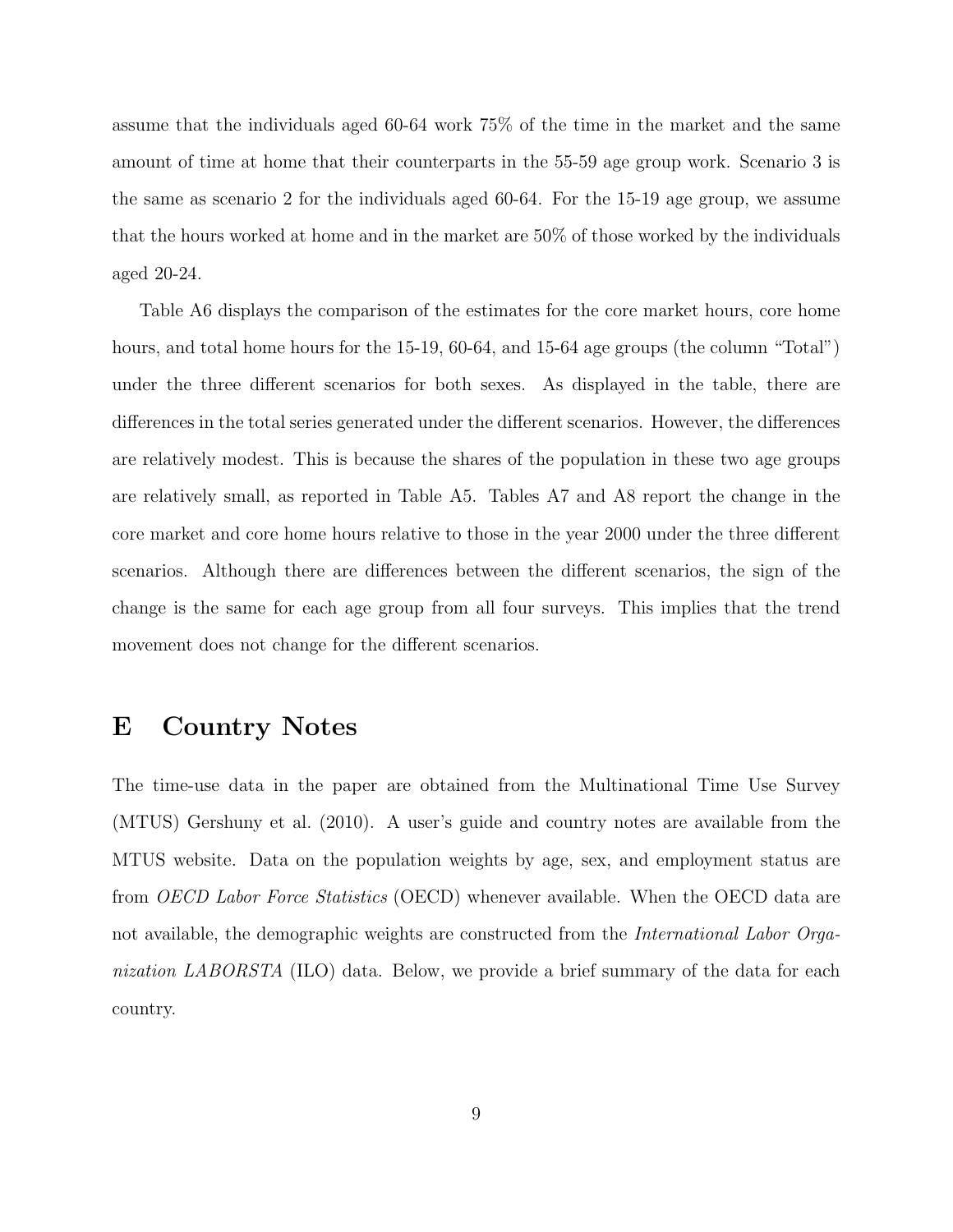### France

We include surveys from 1966, 1975, and 1998 for France. The following table provides a brief summary of the MTUS data for France.

| Survey period                              | Ages covered Diary days |                   | Response Rate |
|--------------------------------------------|-------------------------|-------------------|---------------|
| 1966                                       | $20 - 59*$              | One $&$ seven day |               |
| May 1974 - Apr 1975                        | $20-59*$                | One day           | $66\%$        |
| Feb 1998 - Feb 19991                       | $15+$                   | One day           | 91%           |
| $\lambda$ finitial $\lambda$ and $\lambda$ |                         |                   |               |

MTUS 5.0 release

The demographic weights for 1998 are constructed from the OECD data. The demographic weights for 1966 and 1974 are constructed from the ILO data. Because the data in 1966 and 1974 are not available, we use a linear interpolation between 1962 and 1968 to construct the weights for 1966 and use a linear interpolation between 1968 and 1975 to construct the weights for 1974.

### Germany

We include surveys from 1965, 1991, and 2001-2002 for Germany. The 1965 survey only includes West Germany. The following table provides a brief summary of the MTUS data for Germany.

| Survey period                  |       | Ages Diary days         | Response Rate |
|--------------------------------|-------|-------------------------|---------------|
| May - June, 1965               |       | $20-59*$ One day        | 73\%          |
| Sep - Oct, 1965                |       | $20-59*$ One day        | 88\%          |
| Oct - Nov, 1991                |       | $12-75$ Two days        |               |
| Jan - July, 1992               | ,,    | י י                     |               |
| Apr 2001 - Mar 2002            | $10+$ | Three days, one weekend | $95 - 99\%$   |
| $*$ MTIIC $\epsilon$ 0 malages |       |                         |               |

\*MTUS 5.0 release

The demographic weights for the surveys from 1991 and 2001 are constructed from the OECD data. The weights for 1965 are constructed from the ILO data. Because the data in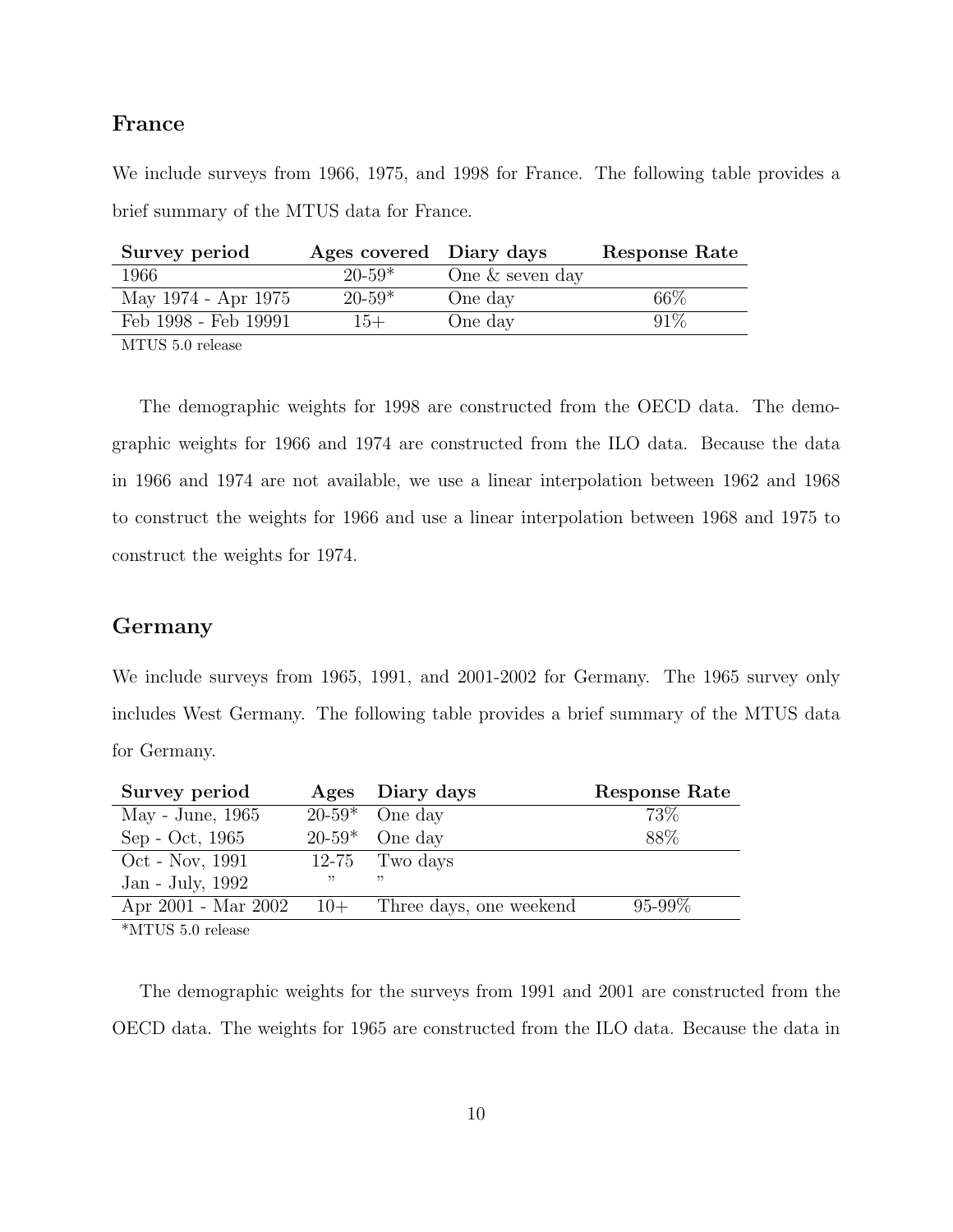1965 are not available, we use a linear interpolation between 1961 and 1970 to construct the weights for 1965.

#### Italy

We include surveys from 1979, 1989, and 2002 for Italy. The following table provides a brief summary of the MTUS data for Italy.

| Survey period       |      |                        | Ages Diary days Response Rate |
|---------------------|------|------------------------|-------------------------------|
| 1979                |      | $20-59*$ Not specified | Not specified                 |
| Jun 1988 - May 1989 | $3+$ | One day                | 70\%                          |
| Apr 2002 - Mar 2003 | $3+$ | One day                | 91.8%                         |
|                     |      |                        |                               |

\*MTUS 5.0 release

The demographic weighs for the surveys from 1989 and 2002 are constructed from the OECD data. The weights for 1979 are constructed from the ILO data. Because the data in 1979 are not available, we use a linear interpolation between 1971 and 1981 to construct the weights for 1979.

## Netherlands

We include surveys from 1975, 1980, 1985, 1990, 1995, and 2000 for the Netherlands. The following table provides a brief summary of the MTUS data for the Netherlands.

| Survey period                       |                | Ages Diary days Response Rate |
|-------------------------------------|----------------|-------------------------------|
| Oct 5 - Oct 18, 1975 12-98 One week |                | 76\%                          |
| Oct 1980                            | $12+$ One week | 54\%                          |
| Oct 6 - Oct 19, 1985 12-91 One week |                | 59%                           |
| Oct 5 - Oct 18, 1990 12-90 One week |                | 49\%                          |
| Oct 5 - Oct 18, 1995 12-90 One week |                | 20%                           |
| Oct 1 - Oct 14, 2000 11-99 One week |                | 25%                           |

The demographic weights for 1900, 1995, and 2000 are constructed from the OECD data. The demographic weights for 1975, 1980, and 1985 are constructed from the ILO data.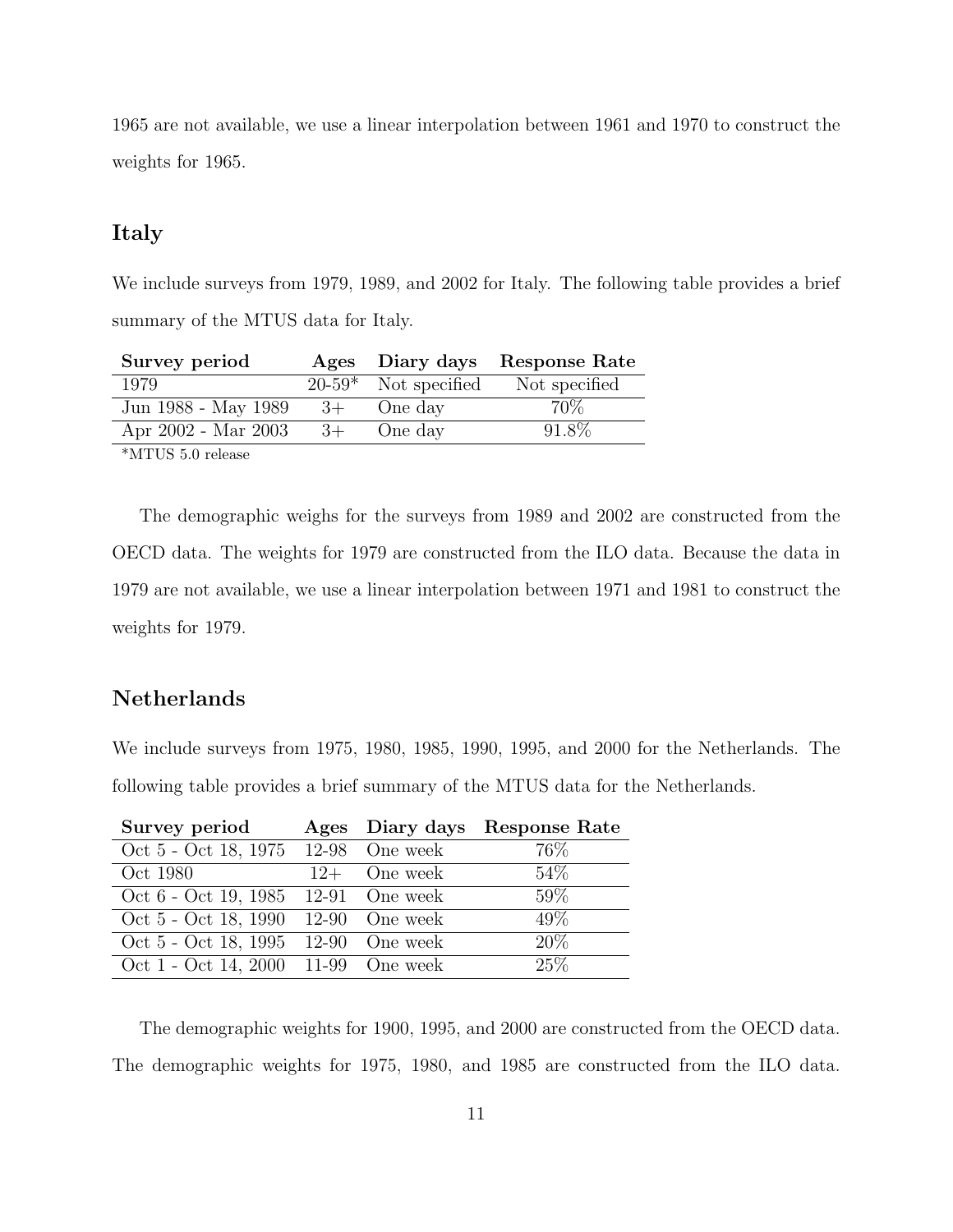Because the data in 1975 and 1980 are not available, we use a linear interpolation over the period 1971-1981 to construct the weights for 1975 and 1980.

#### Norway

We include surveys from 1971-1972, 1980-1982, 1990, and 2000-2001 for Norway. The following table provides a brief summary of the MTUS data for Norway.

| Survey period                                | Ages Diary days | Response Rate |
|----------------------------------------------|-----------------|---------------|
| Sep 1971 - Aug 1972 $16-74^*$ Two-three days |                 | 58\%          |
| Jan 1980 - Oct 1982 $16-74^*$ Two days       |                 | 65%           |
| Feb 1990 - Jan 1991 $16-79^*$ Two days       |                 | 64%           |
| Feb 2000 - Feb 2001 9-80 Two days            |                 | $50\%$        |

\*Individuals aged 15 are assumed to allocate time as their demographic counterparts aged 16-19

The demographic weights for the surveys from 1981, 1990, and 2000 are constructed from the OECD data. The weights for 1971 are constructed using the ILO data.

## United Kingdom

We include surveys from 1974 - 1975, 1983-1984, 1987, 1995, and 2000 for the United Kingdom. The MTUS has a survey available for the UK in 1961, but data are not available to construct the weights for the employment status. Hence, we exclude this survey. The following table provides a brief summary of the MTUS data for the U.K.

The demographic weights for the surveys from 1987, 1995, and 2000 are constructed from the OECD data. The demographic weights for the surveys from 1974 and 1983 are constructed from the ILO data. Because the ILO data are available for the years 1971, 1981, and 1985 but not available for the years 1974 and 1993, we use a linear interpolation to construct the weights for 1974 and 1983.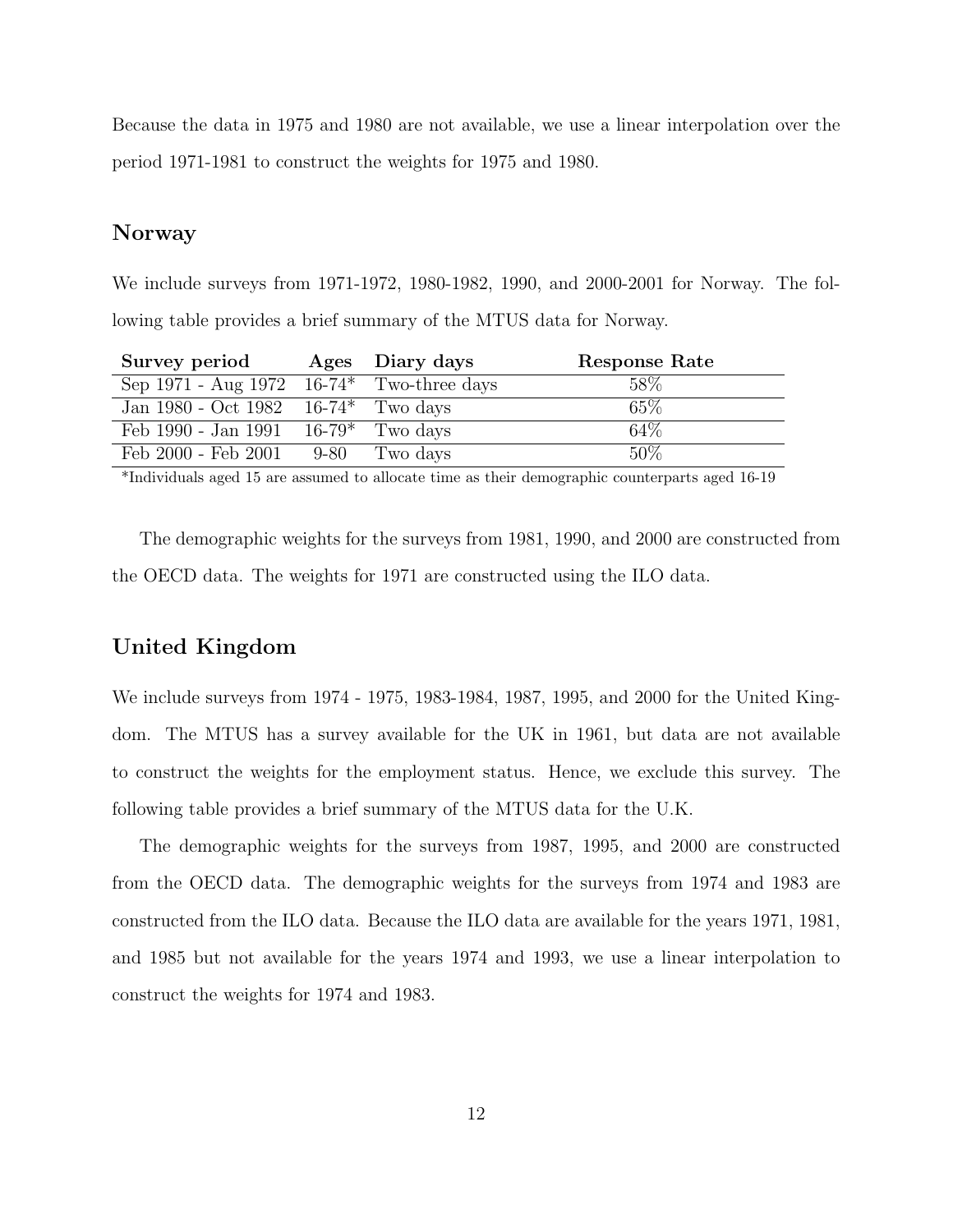| Survey period           | Ages     | Diary days         | <b>Response Rate</b> |
|-------------------------|----------|--------------------|----------------------|
| Aug 14-20, 1974         | $5+$     | One week           | 60%                  |
| Sep 4-10, 1974          | $5+$     | Monday and Tuesday | 60%                  |
| Feb 12 - 18, 1975       | $5+$     | One week           | 62\%                 |
| Feb 26 - Mar 4, 1975    | $5+$     | One week           | 62\%                 |
| Nov 1983 - Feb $1984^8$ |          | 14-97 One week     | 51\%                 |
| May - June, 1995        | $16-94*$ | One day            | 93\%                 |
| Jun 2000 - Aug 2001     | $8+$     | One weekend $\&$   | 45\%                 |
|                         |          | weekday            |                      |

\*Individuals aged 15 are assumed to allocate time as their demographic counterparts aged 16-19. Information for the 1987 survey are not currently available.

## United States

We include surveys from 1965, 1975, 1985, 1992, and 2003 for the United States. There are also surveys for the years 1994-1995 and 1998-1999 for the United States, but we choose not to include these surveys because they are small. The following table provides a brief summary of the MTUS data for the U.S.

| Survey period        | Ages     | Diary days          | Response Rate |
|----------------------|----------|---------------------|---------------|
| Nov 15 - Dec 15 1965 |          | 19 - $65^*$ One day | $74\% - 82\%$ |
| Jan 1 - Feb 18, 1966 |          | , ,                 | , 2           |
| Mar 7 - May 20, 1966 | , 2      | , ,                 | ,,            |
| Oct - Dec, 1975      | $18+$ *  | One day             | 72%           |
| Jan - Dec, 1985      | $11+$    | One day             | $51\%$        |
| Sep 1992 - Oct 1994  | $0 - 94$ | One day             | 63\%          |
| Jan - Dec, $2003$    | $15+$    | One day             | 57\%          |

\*Individuals aged 15 -18 are assumed to allocate time as their demographic counterparts aged 18-19

The demographic weights are constructed from the OECD data.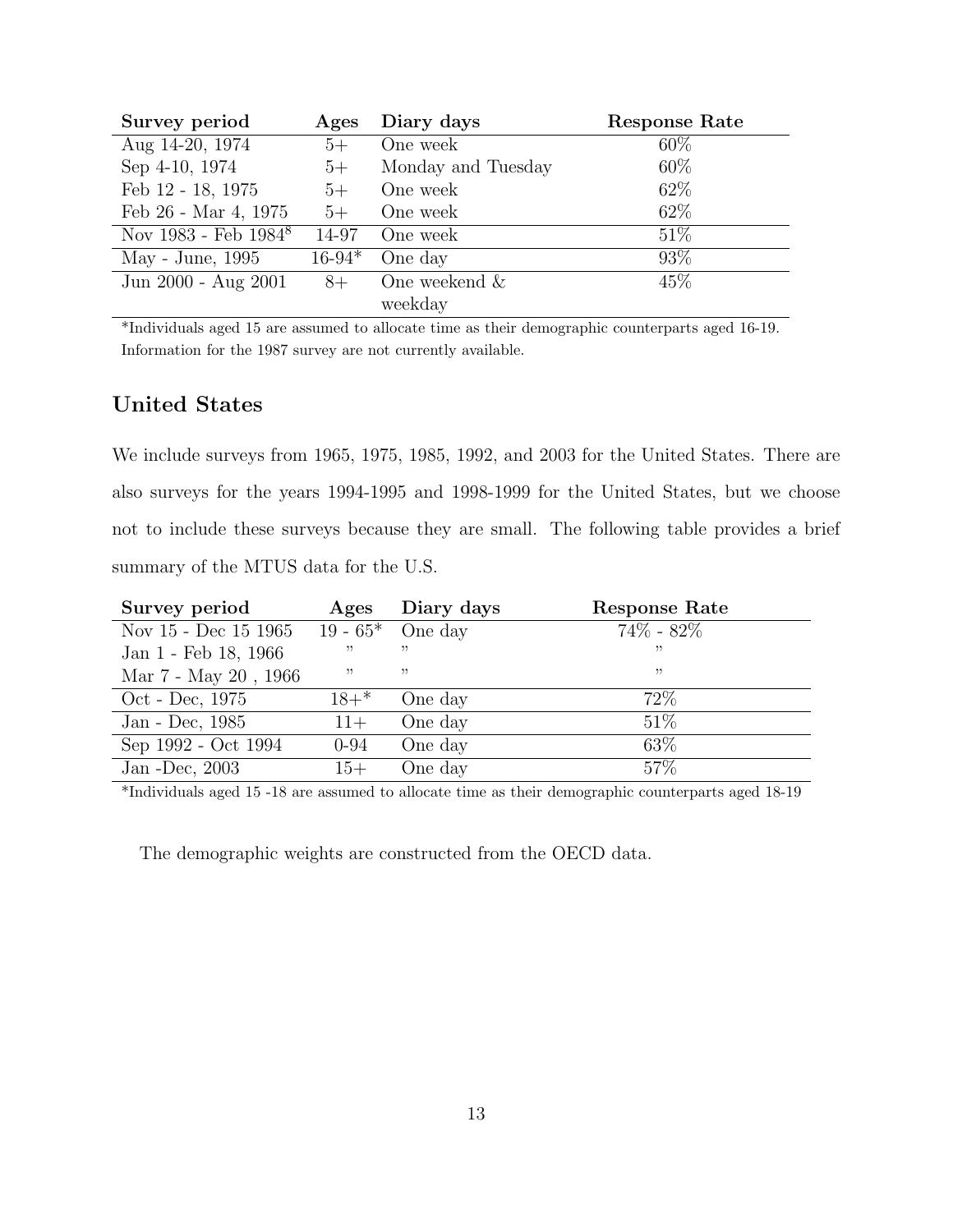## References

- Aguiar, Mark, and Erik Hurst. 2006. "Measuring Trends in Leisure: The Allocation of Time Over Five Decades." NBER Working paper 12082.
- Aguiar, Mark, and Erik Hurst. 2007. "Measuring Trends in Leisure: The Allocation of Time Over Five Decades." Quarterly Journal of Economics, 122(3): 969 – 1006.
- Gershuny, Jonathan, Kimberly Fisher, Evrim Altintas, Alyssa Borkosky, Anita Bortnik, Donna Dosman, Cara Fedick, Tyler Frederick, Anne H. Gauthier, Sally Jones, Jiweon Jun, Aaron Lai, Qianhan Lin, Tingting Lu, Fiona Lui, Leslie MacRae, Berenice Monna, Jos Ignacio, Gimnez Nadal, Monica Pauls, Cori Pawlak, Andrew Shipley, Cecilia Tinonin, Nuno Torres, Charlemaigne Victorino, and Oiching Yeung. 2010. "Multinational Time Use Study, Versions World 5.5.3, 5.80 and 6.0." University of Oxford, United Kingdom, Centre for Time Use Research, http://www.timeuse.org/mtus/.
- Gimenez-Nadal, Jose Ignacio, and Almudena Sevilla. 2012. "Trends in time allocation: A cross-country analysis." European Economic Review, 56(6): 1338 – 1359.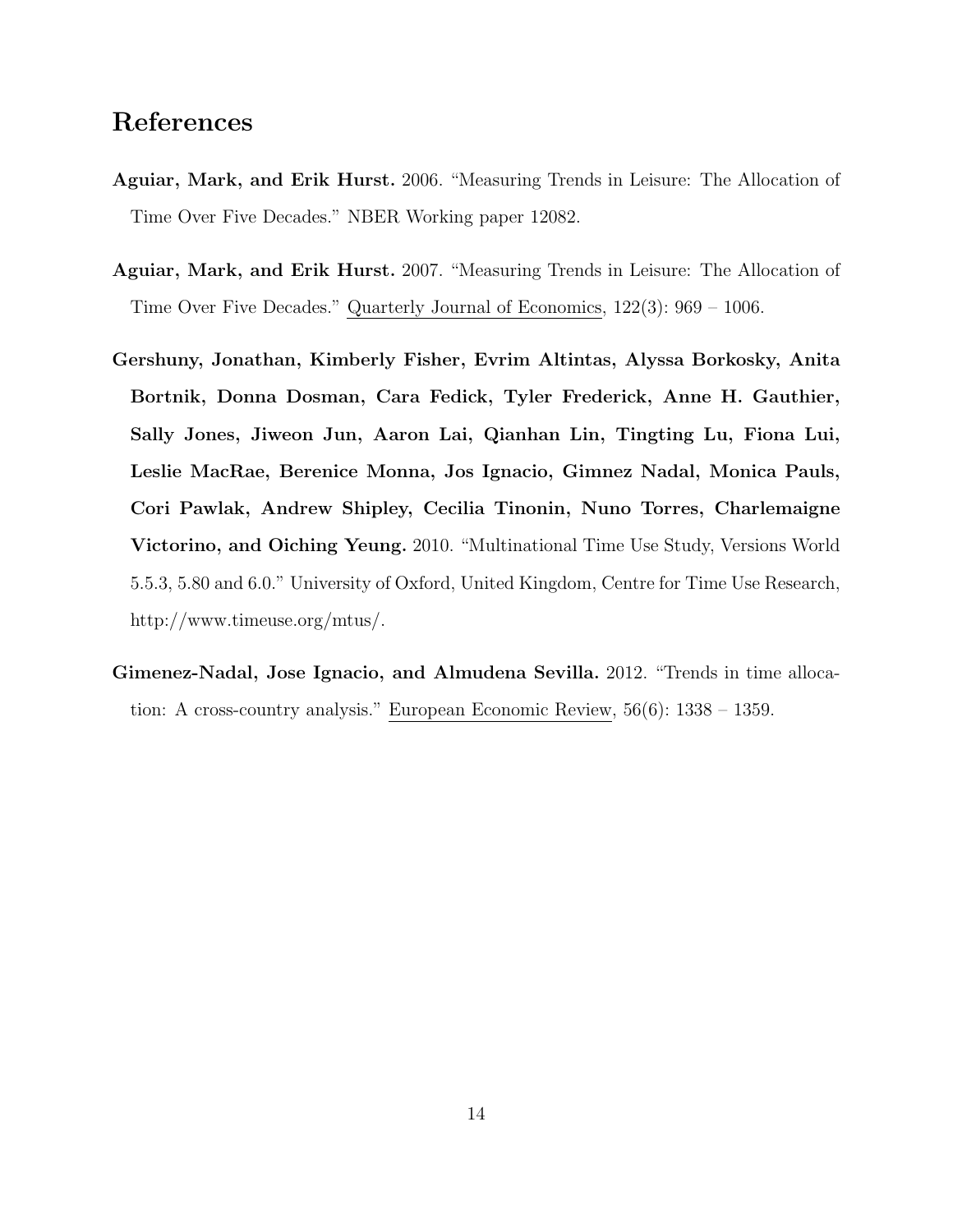| Table Tel. Texti compare, Tell murviquals |       |       |       |       |       |
|-------------------------------------------|-------|-------|-------|-------|-------|
| Core Market                               | 1965  | 1975  | 1985  | 1993  | 2003  |
| A & $H^*$                                 | 29.63 | 28.79 | 27.74 | 29.93 | 28.63 |
| A & H                                     | 28.25 | 27.37 | 27.29 | 30.61 | 29.82 |
| <b>MTUS</b>                               | 28.79 | 26.98 | 27.61 | 31.03 | 30.05 |
| <b>Total Market</b>                       |       |       |       |       |       |
| $A \& H^*$                                | 35.98 | 33.79 | 32.67 | 33.22 | 31.71 |
| $A \& H$                                  | 34.24 | 32.13 | 32.13 | 34.11 | 33.01 |
| <b>MTUS</b>                               | 34.37 | 31.91 | 32.69 | 34.79 | 33.07 |
| <b>Core Home</b>                          |       |       |       |       |       |
| A & $H^*$                                 | 13.02 | 11.34 | 10.82 | 8.75  | 8.66  |
| $A \& H$                                  | 14.42 | 11.55 | 10.55 | 8.23  | 8.01  |
| <b>MTUS</b>                               | 14.74 | 12.44 | 10.57 | 8.77  | 8.82  |
| Shopping                                  |       |       |       |       |       |
| $A \& H^*$                                | 6.18  | 5.4   | 5.84  | 5.20  | 5.19  |
| $A \& H$                                  | 6.09  | 5.26  | 5.97  | 5.35  | 5.27  |
| <b>MTUS</b>                               | 6.79  | 6.43  | 6.65  | 7.16  | 6.67  |
| <b>Total Home</b>                         |       |       |       |       |       |
| A & $\mathrm{H}^{*}$                      | 22.09 | 20.15 | 21.00 | 18.4  | 18.31 |
| $A \& H$                                  | 23.52 | 20.3  | 20.64 | 17.94 | 18.00 |
| <b>MTUS</b>                               | 24.72 | 22.69 | 21.46 | 19.75 | 20.65 |
| Sample size                               |       |       |       |       |       |
| $A \& H$                                  | 1862  | 1712  | 3283  | 5465  | 15244 |
| <b>MTUS</b>                               | 1865  | 1815  | 2046  | 5640  | 14634 |

Table A1: A&H compare, All individuals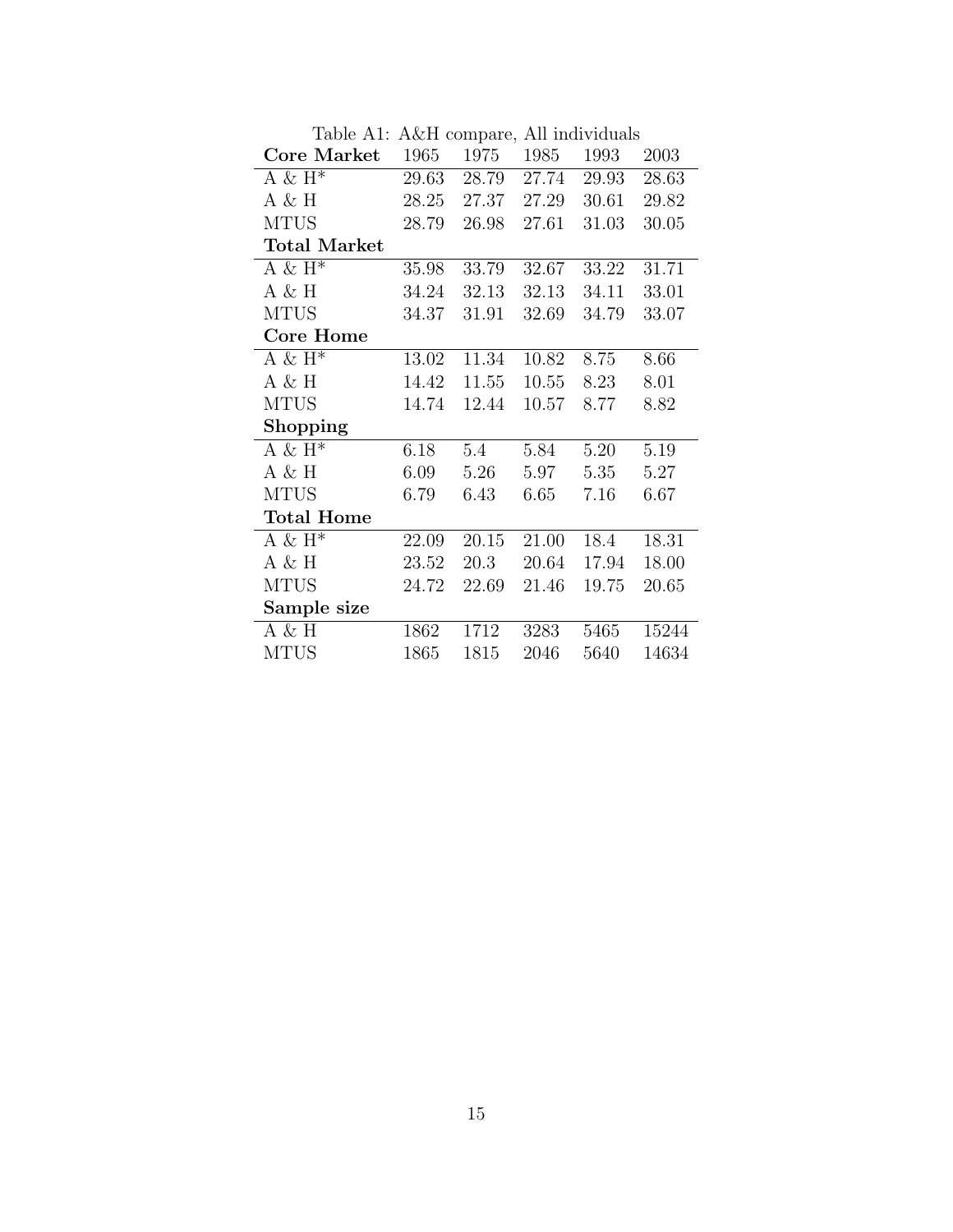| <b>Core Market</b>       | 1965 | 1975 | 1985    | 1993     | 2003     |
|--------------------------|------|------|---------|----------|----------|
| <b>Baseline</b>          | 28.8 | 27.0 | 27.6    | 31.0     | 30.1     |
| $15-64$ raw              | 27.8 | 25.0 | 24.4    | 28.0     | 27.3     |
| $15-64$ weight           | 25.8 | 24.5 | 24.7    | 26.9     | 27.4     |
| Final                    | 28.6 | 26.5 | 26.4    | 27.9     | 27.2     |
| <b>Total Market Work</b> |      |      |         |          |          |
| <b>Baseline</b>          | 34.4 | 31.9 | 32.7    | $34.8\,$ | $33.1\,$ |
| $15-64$ raw              | 33.3 | 29.7 | 29.1    | 31.6     | 30.2     |
| $15-64$ weight           | 31.6 | 29.3 | 29.6    | 31.2     | 29.7     |
| Final                    | 31.6 | 29.3 | 29.6    | 31.2     | 29.7     |
| <b>Core Home</b>         |      |      |         |          |          |
| <b>Baseline</b>          | 14.7 | 12.4 | 10.6    | 8.8      | 8.8      |
| $15-64$ raw              | 13.9 | 12.4 | 9.9     | 8.4      | 8.4      |
| $15-64$ weight           | 13.5 | 11.9 | 9.8     | 9.4      | 8.2      |
| Final                    | 13.5 | 11.9 | 9.8     | 9.4      | 8.2      |
| Shopping                 |      |      |         |          |          |
| <b>Baseline</b>          | 6.8  | 6.4  | 6.7     | 7.2      | 6.7      |
| $15-64$ raw              | 6.5  | 6.2  | 6.6     | 7.1      | 6.6      |
| $15-64$ weight           | 6.6  | 6.1  | 6.6     | 7.2      | 6.5      |
| Final                    | 6.1  | 7.4  | $7.5\,$ | 7.8      | 8.1      |
| <b>Total Home</b>        |      |      |         |          |          |
| <b>Baseline</b>          | 24.7 | 22.7 | 21.5    | 19.8     | 20.7     |
| $15-64$ raw              | 23.5 | 22.2 | 21.0    | 19.2     | 20.1     |
| $15-64$ weight           | 23.5 | 21.7 | 21.1    | 19.5     | 19.8     |
| Final                    | 22.7 | 22.7 | 21.2    | 19.6     | 20.4     |
| Sample size              |      |      |         |          |          |
| <b>Baseline</b>          | 1865 | 1815 | 2046    | 5640     | 14634    |
| $15-64$ all              | 1948 | 1949 | 2539    | 6556     | 16760    |

Table A2: Weight and age group comparison, All individuals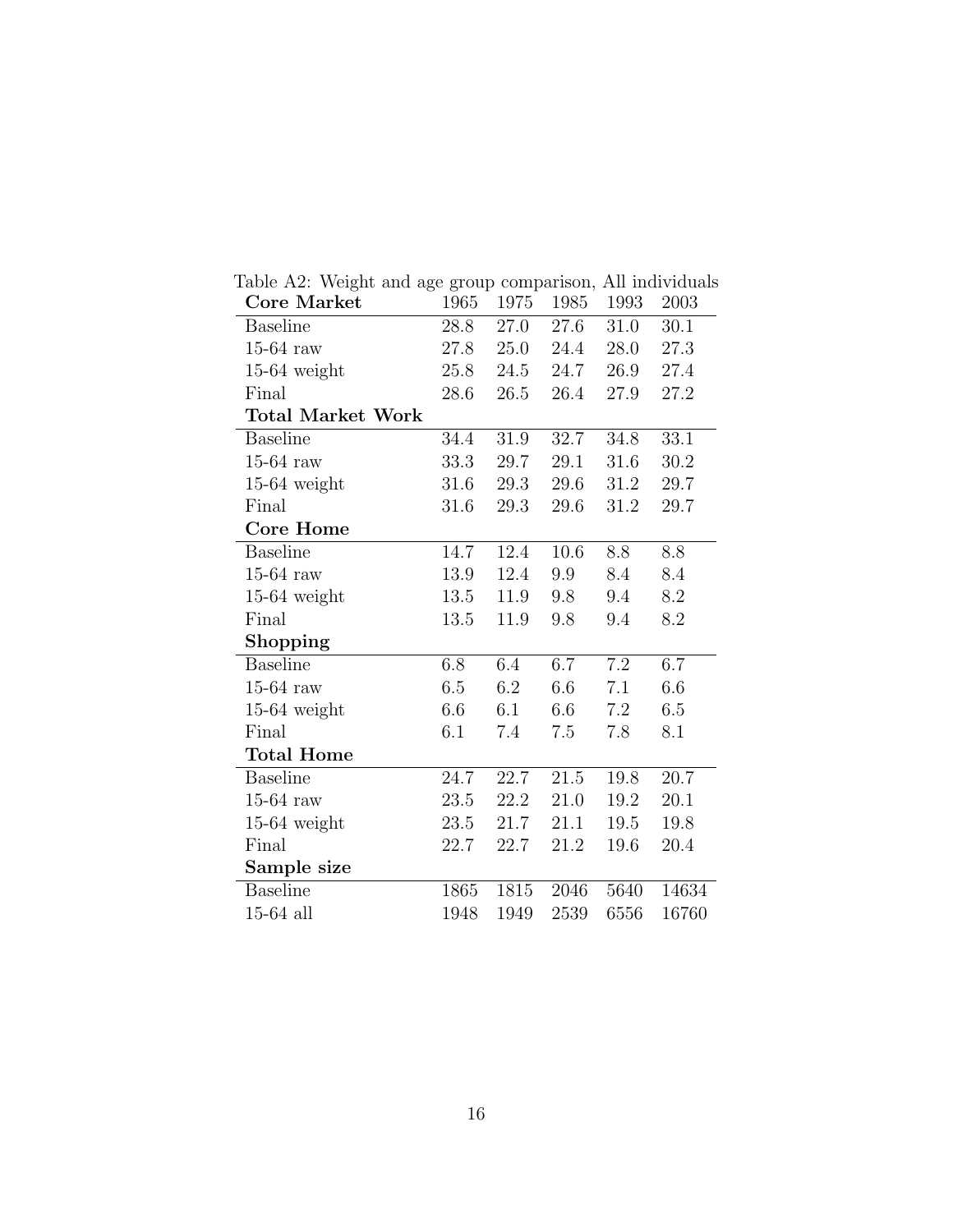|     |        | F&M                                                  |        |                 | $\frac{33}{7}$<br>$\frac{33}{7}$<br>$\frac{37}{7}$<br>$\frac{37}{7}$<br>$\frac{36}{7}$ |                |            |                                  |                 |                                                          | $\frac{16}{2}$<br>$\frac{2}{5}$<br>$\frac{43}{5}$<br>$\frac{65}{5}$ |           |          | $-0.11$<br>$-1.01$<br>$-1.09$                              |        |                |       |                     | F&M                                             |        | $\frac{1}{5.11}$<br>10.28<br>10.15<br>8.09                                             |        |                |            |        |                 | $-9.27$<br>$-8.10$<br>$-12.97$<br>$-3.82$              |                |           | $-1.52$<br>$0.32$<br>$0.77$<br>$1.67$                    |                                                     |        |                |
|-----|--------|------------------------------------------------------|--------|-----------------|----------------------------------------------------------------------------------------|----------------|------------|----------------------------------|-----------------|----------------------------------------------------------|---------------------------------------------------------------------|-----------|----------|------------------------------------------------------------|--------|----------------|-------|---------------------|-------------------------------------------------|--------|----------------------------------------------------------------------------------------|--------|----------------|------------|--------|-----------------|--------------------------------------------------------|----------------|-----------|----------------------------------------------------------|-----------------------------------------------------|--------|----------------|
|     | Change | $S\tilde{\&}G$                                       |        |                 | $\frac{35}{3.33}$<br>$\frac{0.12}{9.70}$<br>$\frac{0.13}{1.334}$                       |                |            |                                  |                 | $\begin{array}{c} 0.8 \\ 0.7 \\ 0.5 \\ 0.12 \end{array}$ |                                                                     |           |          | $\begin{array}{c} 0.34 \\ 0.39 \\ 1.01 \end{array}$        |        |                |       | $\mathcal{I}$ hange | $S\&G$                                          |        | $\frac{1.64}{10.05}$<br>0.05<br>1.04                                                   |        |                |            |        |                 | $-3.48$<br>$-6.39$<br>$-11.43$<br>$-0.16$              |                |           |                                                          | $0.23$<br>$0.23$<br>$1.37$<br>$1.37$                |        |                |
|     |        | <b>S&amp;G</b>                                       | 1.50   | 3.99            | $-4.60$                                                                                | $-13.09$       |            |                                  |                 | $1.385$<br>$1.385$<br>$8.5$                              |                                                                     |           |          | $0.46$<br>$0.57$<br>$1.4$                                  |        |                |       |                     | <b>S&amp;G</b>                                  |        | $\frac{19}{2}$<br>$\frac{13}{1}$<br>$\frac{36}{1}$<br>$\frac{13}{1}$<br>$\frac{30}{1}$ |        |                |            |        |                 | $-4.00$<br>$-7.40$<br>$-13.30$<br>$-1.56$              |                |           |                                                          | 0.83<br>0.33<br>0.9 0.5<br>0.9 0.1                  |        |                |
|     |        | $\ensuremath{\text{F\&M}}$                           |        |                 | $39.57$<br>$37.31$<br>$39.57$                                                          |                |            |                                  |                 | $14.07$<br>$16.65$<br>$14.31$                            |                                                                     |           |          | $\begin{array}{c} 1.67 \\ 2.32 \\ 1.76 \end{array}$        |        |                |       |                     | FXM                                             |        | : 2<br>19.72<br>24.53<br>23.53                                                         |        |                |            |        |                 | : 48<br>26.40<br>24.02<br>27.02                        |                |           |                                                          | $: 56$<br>$\div 56$<br>$\div 44$                    |        |                |
|     |        | $\overset{\mathcal{D}OOS}{S\&G}$                     |        |                 | : 33.18<br>33.19<br>36.59                                                              |                |            |                                  |                 |                                                          | $\frac{16.01}{18.54}$                                               |           |          | $\begin{array}{c} 2.15 \\ 2.61 \\ 1.54 \end{array}$        |        |                |       | 2000s               | $S\tilde{\&}G$                                  |        | $15.63$<br>$20.08$                                                                     |        | 12.65          |            |        |                 | $28.82$<br>$25.69$<br>$30.43$                          |                |           |                                                          | $\begin{array}{c} 4.99 \\ 6.72 \\ 3.36 \end{array}$ |        |                |
|     |        | $S\&G$                                               |        |                 | : 36<br>43.76<br>49.75                                                                 |                |            |                                  |                 |                                                          | $13.33$<br>$16.75$<br>$16.15$                                       |           |          | $\begin{array}{c} 11.71 \\ 2.71.71 \\ 2.71.71 \end{array}$ |        |                |       |                     | $S\&G$                                          |        | $\frac{18.51}{26.13}$                                                                  |        |                |            |        |                 | : 25<br>28.15<br>29.19                                 |                |           |                                                          | $\begin{array}{c} 61 \\ 0.5 \\ 0.5 \end{array}$     |        |                |
|     |        | $\ensuremath{\mathsf{F}} \& \ensuremath{\mathsf{M}}$ |        |                 | 865833<br>85833                                                                        |                |            |                                  |                 |                                                          | $\begin{array}{c} 10.15 \\ 15.01 \\ 14.01 \\ 11.01 \end{array}$     |           |          | $1.38$<br>$1.66$<br>$2.49$<br>$2.49$                       |        |                |       |                     | E&N                                             |        | $\frac{8}{21}$<br>$\frac{33}{23}$<br>$\frac{33}{23}$<br>$\frac{33}{23}$                |        |                |            |        |                 | 26.63<br>26.45<br>26.53                                |                |           |                                                          |                                                     |        |                |
|     |        | $\frac{1990s}{S\&G}$ $\frac{S\&G}{37.04}$            |        |                 | $33.41$<br>$35.41$<br>$27.23$                                                          |                |            |                                  |                 |                                                          | $\frac{13.55}{15.22}$<br>15.23<br>16.194                            |           |          | $\frac{8}{1.78}$<br>$2.345$<br>$1.91$                      |        |                |       | <i>1990s</i>        | $\frac{S\&G}{18.20}$<br>12.94<br>19.54<br>13.10 |        |                                                                                        |        |                |            |        |                 | 31.58<br>30.27<br>27.10<br>25.89                       |                |           | 5.82<br>5.53<br>5.13<br>4.71                             |                                                     |        |                |
| Men |        | $S\&G$                                               |        |                 |                                                                                        |                |            |                                  |                 |                                                          |                                                                     |           |          | $1.91$<br>$2.66$<br>$3.70$<br>$2.70$                       |        |                | Womer |                     | $S\&G$                                          |        | 15<br>23.38<br>24.38.39<br>20.30                                                       |        |                |            |        |                 | 30.98<br>30.19<br>35.60<br>24.78                       |                |           | $\frac{11}{250}$<br>$\frac{12}{250}$<br>$\frac{12}{250}$ |                                                     |        |                |
|     |        | ${\rm F\&M}$                                         |        |                 | : 34.32<br>39.05<br>35.75                                                              |                |            |                                  |                 |                                                          | $\begin{array}{c} 14.03 \\ 12.60 \\ 14.20 \end{array}$              |           |          | $1.56$<br>$2.16$<br>$1.55$                                 |        |                |       |                     | FKM                                             |        | $\frac{9.82}{21.59}$                                                                   |        |                |            |        |                 | $\frac{33.89}{27.35}$                                  |                |           |                                                          | $: 634$<br>$4.94$<br>$4.35$                         |        |                |
|     |        | $1980s$ $S\tilde{\&}G$                               |        |                 | $30.85$<br>$38.03$<br>$31.70$                                                          |                |            |                                  |                 | $14.39$<br>$13.145$<br>$15.45$                           |                                                                     |           |          | $\begin{array}{c} 1.78 \\ 2.21 \\ 1.40 \end{array}$        |        |                |       |                     | $1980s$ $S\tilde{\&}G$                          |        | $8.17$<br>17.03<br>11.82                                                               |        |                |            |        |                 | $33.50$<br>$30.50$<br>$31.94$                          |                |           |                                                          | $\begin{array}{c} 5.60 \\ 5.37 \\ 4.00 \end{array}$ |        |                |
|     |        | <b>S&amp;G</b>                                       |        |                 | $38.25$<br>$42.08$<br>$38.30$                                                          |                |            |                                  |                 |                                                          | $\begin{array}{c} .36 \\ 12.95 \\ 13.69 \end{array}$                |           |          | $2.19$<br>$2.73$<br>$1.67$                                 |        |                |       |                     | $S\&G$                                          |        | $0.26$<br>$19.32$<br>$15.42$                                                           |        |                |            |        |                 | $\begin{array}{c} 34.31 \\ 29.43 \\ 31.40 \end{array}$ |                |           |                                                          | 555<br>1959<br>1959                                 |        |                |
|     |        | F&M<br>43.39<br>44.02<br>44.93<br>44.93              |        |                 |                                                                                        |                |            |                                  |                 | 52 52 69<br>$\Box$                                       | $\infty$                                                            |           |          |                                                            |        |                |       |                     |                                                 |        | $\frac{F\&M}{17.87}$ $0.448$ $14.48$ $15.44$                                           |        |                |            | 35     | 37              | 9.8884                                                 | $30\,$         |           |                                                          | $0.3497$<br>$0.497$<br>$0.77$<br>$0.77$             |        |                |
|     | 1970s  | $S\tilde{\&}G$                                       | 40.39  | 33.30           | $42.49$<br>$39.93$                                                                     |                |            | $\frac{11.\overline{47}}{12.28}$ |                 | 11.96                                                    | 0.11                                                                |           | 1.44     | $1.53$<br>$1.53$<br>$0.53$                                 |        |                |       | 1970 <sub>s</sub>   | $S\tilde{\&}G$                                  |        | $\frac{19.84}{5.58}$                                                                   | 13.24  | 13.69          |            | 35.06  |                 | 35.21<br>37.12                                         | 30.59          |           | 5.82                                                     | $\frac{5.27}{5.37}$                                 |        |                |
|     |        | $S\&G$                                               | 40.44  | 39.37           | 45.36                                                                                  | 47.14          |            | 11.48                            | 10.39           | $11.47\,$                                                | 7.65                                                                |           | $1.45\,$ | $2.77$<br>$1.77$<br>$0.67$                                 |        |                |       |                     | $S\&G$                                          | 19.96  | $6.15\,$                                                                               | 14.51  | 18.06          |            | 34.98  |                 | $\frac{35.65}{37.45}$                                  |                |           | 2<br>2005<br>2006<br>20                                  |                                                     |        |                |
|     |        | <b>Total Market</b>                                  | France | The Netherlands | Norway                                                                                 | United Kingdom | Total home | France                           | The Netherlands | Norway                                                   | United Kingdom                                                      | Childcare | France   | The Netherlands                                            | Norway | United Kingdom |       |                     | <b>Total Market</b>                             | France | The Netherlands                                                                        | Norway | United Kingdom | Total home | France | The Netherlands | Norway                                                 | United Kingdom | Childcare | France                                                   | The Netherlands                                     | Norway | United Kingdom |

Table A3: Sevilla and Gimenez-Nadal Comparison Table A3: Sevilla and Gimenez-Nadal Comparison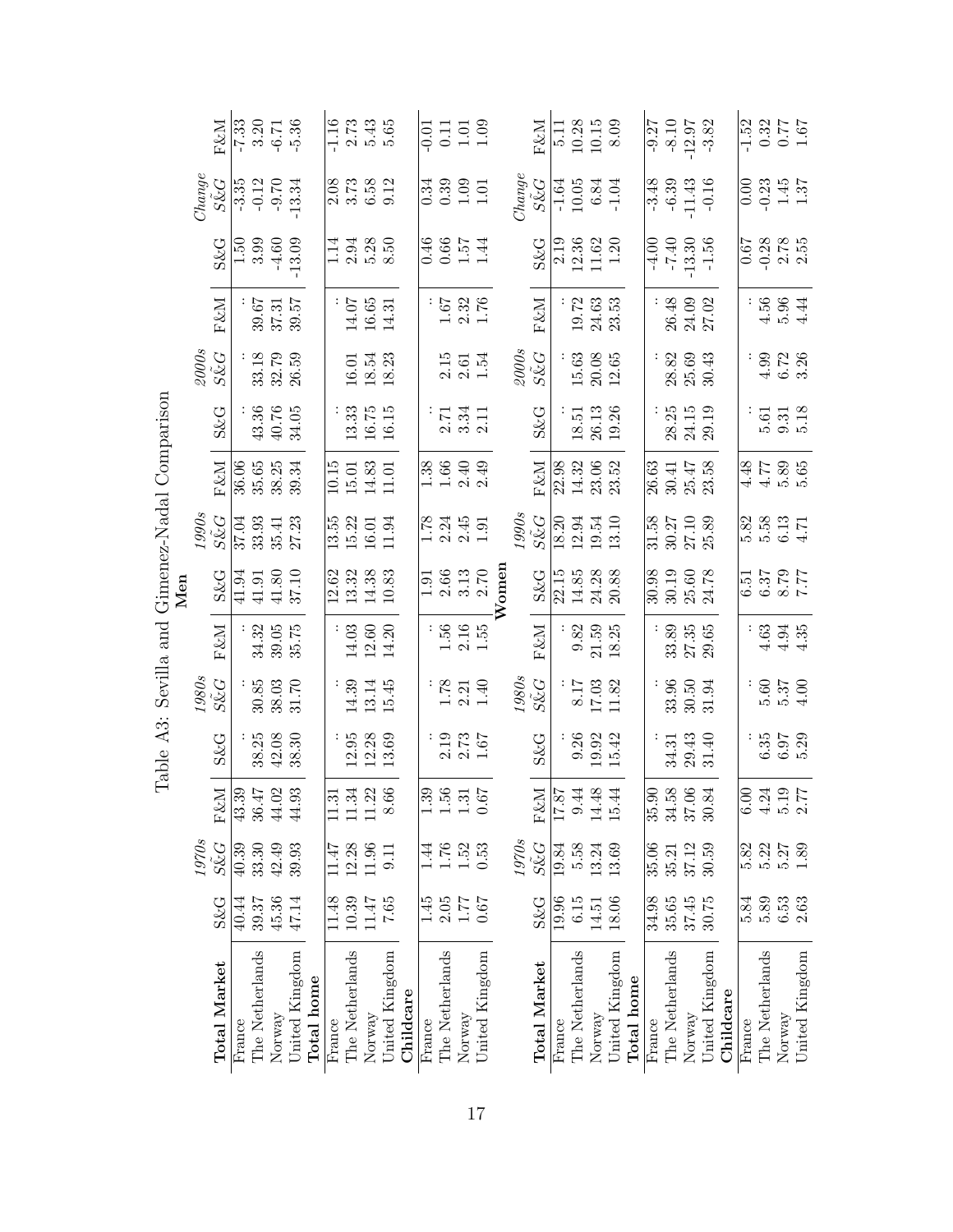|             |      |          | Hours per employee |             | Hours per person                                                        |
|-------------|------|----------|--------------------|-------------|-------------------------------------------------------------------------|
|             |      | GGDC     | <b>MTUS</b>        | <b>GGDC</b> | <b>MTUS</b>                                                             |
| France      | 1966 | 39.5     | 45.6               | 27.8        | 29.2                                                                    |
| France      | 1974 | 35.9     | 38.3               | 25.3        | 24.6                                                                    |
| France      | 1998 | 29.5     | 32.8               | 19.2        | 22.9                                                                    |
| Germany     | 1965 | 40.0     | 45.0               | 27.8        | 31.4                                                                    |
| Germany     | 1991 | 29.8     | 35.6               | 20.8        | 25.9                                                                    |
| Germany     | 2001 | 27.9     | 25.9               | 20.1        | 18.9                                                                    |
| Italy       | 1979 | 36.2     | 39.3               | 18.6        | 23.9                                                                    |
| Italy       | 1989 | 36.1     | 37.1               | 18.1        | 22.9                                                                    |
| Italy       | 2002 | 35.2     | $35.6\,$           | 19.1        | 22.0                                                                    |
| Netherlands | 1975 | 33.5     | 27.3               | 20.6        | 16.9                                                                    |
| Netherlands | 1980 | 32.2     | 27.6               | 20.2        | 16.9                                                                    |
| Netherlands | 1985 | 30.1     | 23.7               | 18.2        | 14.3                                                                    |
| Netherlands | 1990 | 29.0     | 24.2               | 18.9        | 16.3                                                                    |
| Netherlands | 1995 | 28.0     | 25.6               | 19.0        | 18.2                                                                    |
| Netherlands | 2000 | 27.6     | 29.7               | 20.7        | 23.3                                                                    |
| Norway      | 1971 | 34.9     | 39.0               | 23.6        | 24.2                                                                    |
| Norway      | 1981 | 30.2     | 32.4               | 21.7        | 24.9                                                                    |
| Norway      | 1990 | 28.9     | 30.3               | 22.3        | 23.7                                                                    |
| Norway      | 2000 | 28.0     | 30.6               | 25.4        | 20.1                                                                    |
| UK          | 1974 | 37.6     | 34.5               | 25.4        | 24.9                                                                    |
| UK          | 1995 | 33.5     | 33.7               | 22.0        | 25.5                                                                    |
| UK          | 1983 | 35.0     | $30.8\,$           | 21.6        | 22.3                                                                    |
| UK          | 1987 | 34.8     | 29.1               | 22.3        | 22.6                                                                    |
| UK          | 2000 | 32.9     | 32.4               | 22.7        | 25.3                                                                    |
| <b>USA</b>  | 1965 | 36.2     | 43.4               | 23.5        | 28.6                                                                    |
| <b>USA</b>  | 1975 | 33.8     | 37.3               | 22.0        | 26.5                                                                    |
| <b>USA</b>  | 1985 | $33.5\,$ | 34.6               | 23.7        | 26.4                                                                    |
| <b>USA</b>  | 1992 | 33.0     | 35.9               | 24.4        | 27.9                                                                    |
| <b>USA</b>  | 2003 | 32.9     | 34.9               | 24.6        | 27.2                                                                    |
| Source:     |      |          |                    |             | GGDC Total Economy Database for hours per employee and aggregate hours. |

Table A4: Weekly Market Hours, 15-64

OECD Labor Force Statistics for population aged 15-64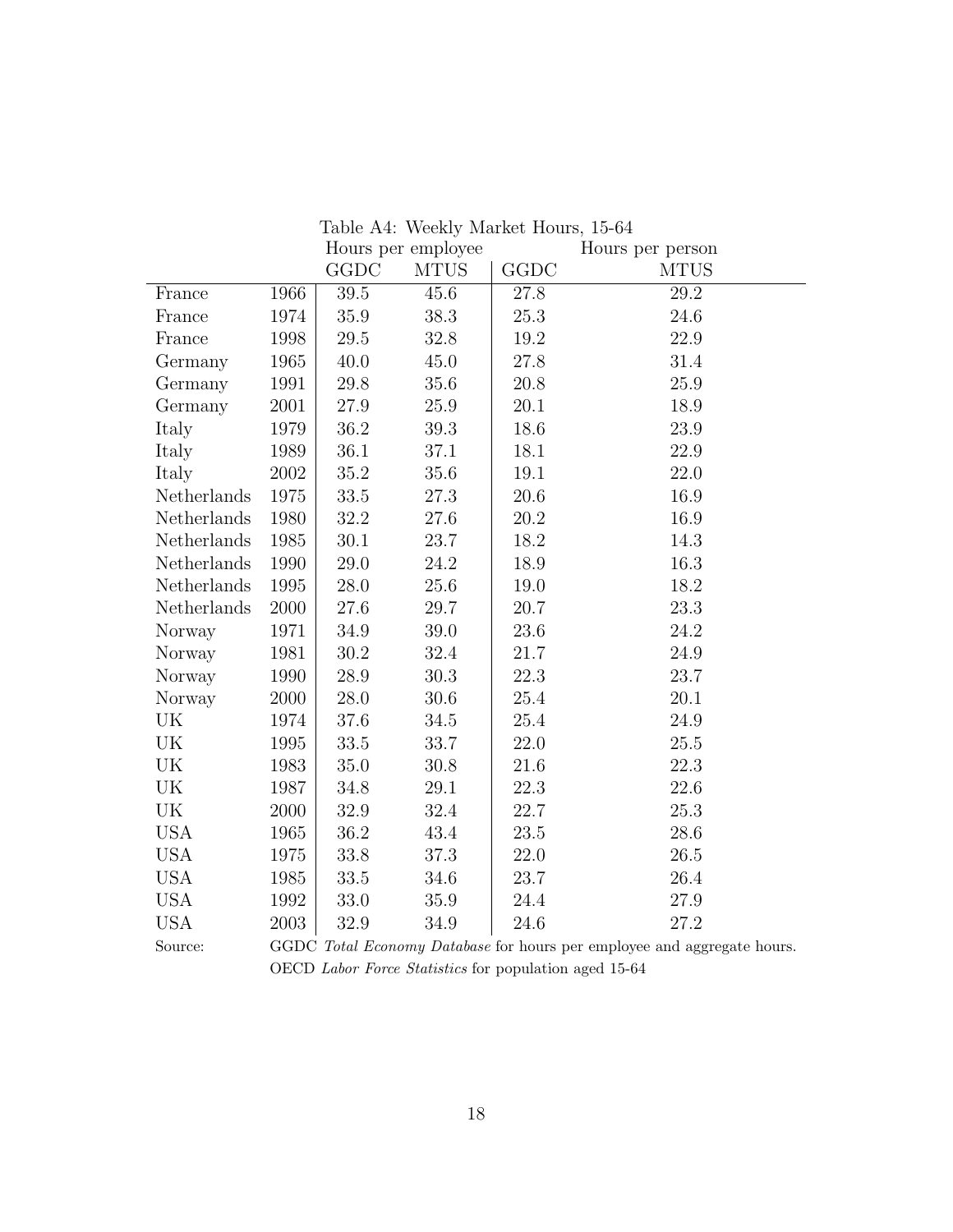| Italy 1979             | Male     | Female | All        |
|------------------------|----------|--------|------------|
| <i>% of pop 15-19,</i> | $0.07\,$ | 0.07   | 0.14       |
| LF part. 15-19,        | $0.44\,$ | 0.35   | 0.39       |
| % of pop 60-64,        | $0.03\,$ | 0.04   | 0.07       |
| $LF$ part. 60-64,      | 0.32     | 0.09   | 0.20       |
| Germany 1965           | Male     | Female | All        |
| <i>% of pop 15-19,</i> | 0.05     | 0.05   | 0.10       |
| LF part. 15-19,        | $0.74\,$ | 0.72   | $\rm 0.73$ |
| % of pop 60-64,        | 0.04     | 0.05   | $0.09\,$   |
| $LF$ part. 60-64,      | $0.71\,$ | 0.19   | 0.41       |
|                        |          |        |            |
| France 1966            | Male     | Female | All        |
| % of pop 15-19,        | $0.07\,$ | 0.06   | 0.13       |
| LF part. 15-19,        | 0.44     | 0.33   | 0.39       |
| % of pop 60-64,        | 0.04     | 0.05   | 0.09       |
| $LF$ part. 60-64,      | 0.67     | 0.33   | 0.49       |
| France 1974            | Male     | Female | All        |
| % of pop 15-19,        | $0.07\,$ | 0.07   | 0.14       |
| LF part. 15-19,        | $0.43\,$ | 0.31   | $0.37\,$   |
| % of pop 60-64,        | $0.04\,$ | 0.05   | $0.09\,$   |

Table A5: Population Shares and Labor Force Participation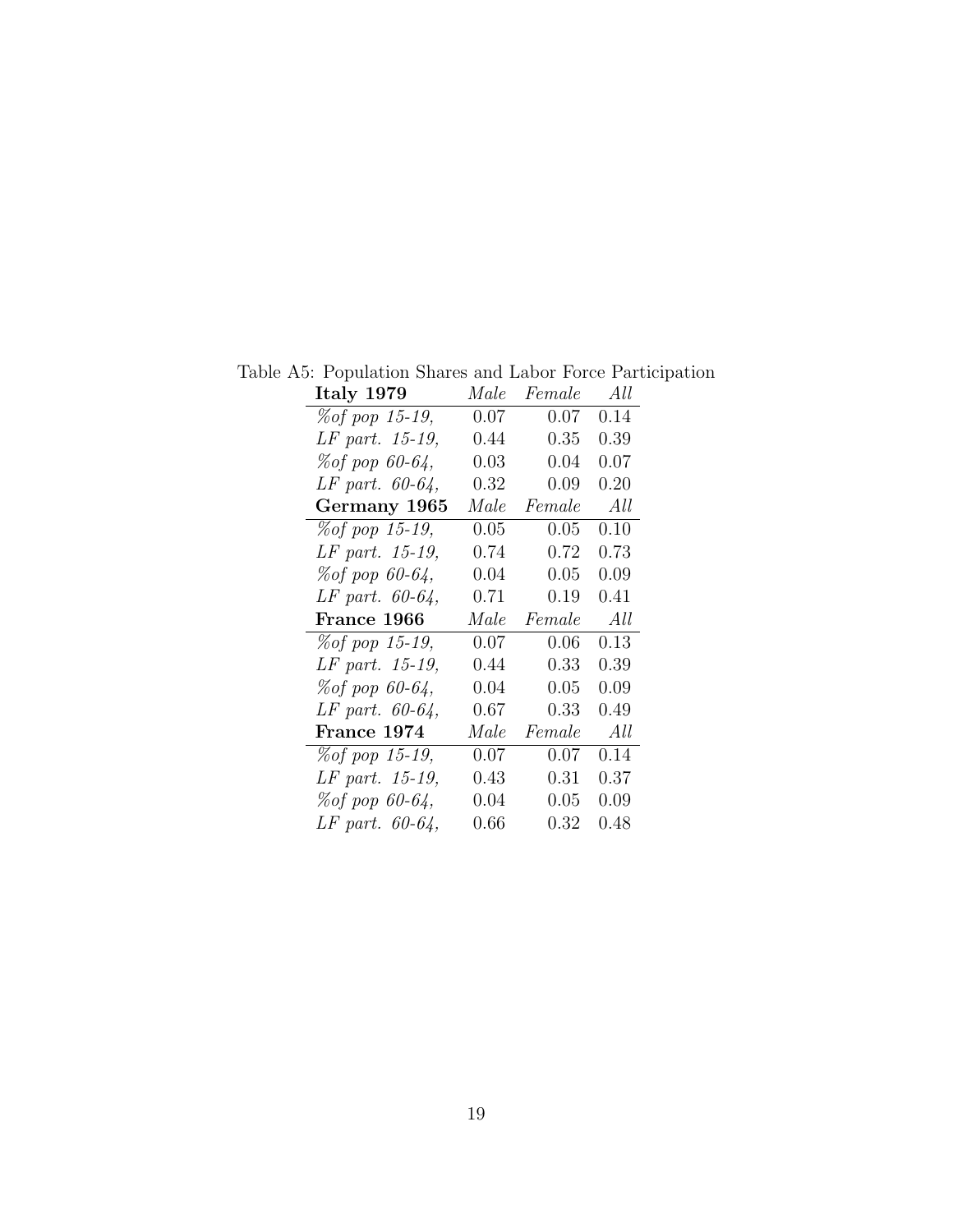|                         |                                                                                          | Core Market |                 | Core Home    |           |           | Total Home   |           |           |              |
|-------------------------|------------------------------------------------------------------------------------------|-------------|-----------------|--------------|-----------|-----------|--------------|-----------|-----------|--------------|
| Men                     | Scenario                                                                                 | $15 - 19$   | 60-64           | Total        | $15 - 19$ | 60-64     | <b>Total</b> | $15 - 19$ | 60-64     | <b>Total</b> |
| Italy $19\overline{79}$ | $\mathcal{I}$                                                                            | 18.8        | 19.2            | 34.7         | $1.2\,$   | 4.6       | $2.2\,$      | $3.7\,$   | 11.3      | 6.5          |
|                         | $\mathcal{Q}% _{M_{1},M_{2}}^{\alpha,\beta}(\varepsilon)$                                | 14.1        | 14.4            | 33.7         | $0.9\,$   | 4.6       | 2.1          | 2.8       | 11.3      | 6.4          |
|                         | $\ensuremath{\mathcal{S}}$                                                               | 9.4         | 14.4            | $33.0\,$     | 0.6       | 4.6       | 2.1          | 1.9       | 11.3      | 6.2          |
| Germany 1965            | $\mathcal{I}$                                                                            | 36.4        | 33.8            | 44.4         | 1.0       | $3.1\,$   | 1.4          | $5.3\,$   | 6.8       | $6.8\,$      |
|                         | $\mathcal{Q}% _{M_{1},M_{2}}^{\alpha,\beta}(\varepsilon)$                                | 27.3        | 25.4            | 42.8         | $0.8\,$   | $3.1\,$   | 1.4          | $3.9\,$   | $6.8\,$   | $6.6\,$      |
|                         | $\mathcal S$                                                                             | 18.2        | $25.4\,$        | 41.8         | 0.5       | 3.1       | 1.4          | 2.6       | 6.8       | $6.5\,$      |
| France 1966             | $\it 1$                                                                                  | 21.2        | 32.4            | 40.9         | $2.9\,$   | 6.5       | $3.5\,$      | 12.3      | 14.3      | 10.7         |
|                         | $\mathcal{Q}% _{M_{1},M_{2}}^{\alpha,\beta}(\varepsilon)$                                | 15.9        | 24.3            | 39.5         | 2.1       | 6.5       | 3.4          | 9.2       | 14.3      | 10.3         |
|                         | $\mathcal{\emph{3}}$                                                                     | 10.6        | 24.3            | 38.8         | 1.4       | 6.5       | $\!3.3$      | $6.2\,$   | 14.3      | 9.9          |
| France 1974             | $\overline{1}$                                                                           | 19.6        | 25.9            | 34.5         | $3.0\,$   | $6.9\,$   | $4.3\,$      | $9.0\,$   | 15.5      | 11.0         |
|                         | $\mathcal{Q}% _{M_{1},M_{2}}^{\alpha,\beta}(\varepsilon)$                                | 14.7        | 19.4            | 33.3         | $2.2\,$   | 6.9       | 4.2          | 6.8       | 15.5      | 10.7         |
|                         | $\mathcal S$                                                                             | 9.8         | 19.4            | 32.6         | 1.5       | 6.9       | 4.1          | 4.5       | 15.5      | 10.4         |
|                         |                                                                                          |             |                 |              |           |           |              |           |           |              |
| Women                   | Scenario                                                                                 | $15 - 19$   | $60 - 64$       | <b>Total</b> | 15-19     | $60 - 64$ | <b>Total</b> | $15 - 19$ | $60 - 64$ | Total        |
| <b>Italy 1979</b>       | $\mathcal{I}$                                                                            | 12.6        | 4.1             | 13.5         | 11.6      | 40.2      | 28.7         | 15.8      | $50.1\,$  | $36.3\,$     |
|                         | $\mathcal{Q}% _{M_{1},M_{2}}^{\alpha,\beta}(\varepsilon)$                                | $\,9.5$     | 3.1             | 13.0         | 8.7       | 40.2      | 28.3         | 11.9      | 50.1      | 35.7         |
|                         | $\mathcal S$                                                                             | $6.3\,$     | 3.1             | 12.6         | $5.8\,$   | 40.2      | 27.9         | 7.9       | 50.1      | $35.2\,$     |
| Germany 1965            | $\mathcal{I}$                                                                            | 30.7        | $8.0\,$         | 18.7         | 14.2      | $30.8\,$  | 26.3         | 19.8      | 39.1      | $33.7\,$     |
|                         | $\mathcal{Q}% _{M_{1},M_{2}}^{\alpha,\beta}(\varepsilon)$                                | $23.0\,$    | $6.0\,$         | 17.8         | 10.6      | 30.8      | 25.9         | 14.8      | $39.1\,$  | $33.3\,$     |
|                         | $\mathcal{\emph{3}}$                                                                     | 15.3        | $6.0\,$         | 17.1         | 7.1       | 30.8      | $25.6\,$     | $9.9\,$   | 39.1      | $32.8\,$     |
| France 1966             | $\it 1$                                                                                  | 15.1        | 13.0            | 17.6         | 23.6      | 29.8      | 27.0         | 31.9      | 40.8      | $36.4\,$     |
|                         | $\mathcal{Q}% _{M_{1},M_{2}}^{\alpha,\beta}(\varepsilon)$                                | 11.3        | 9.7             | 16.9         | 17.7      | $29.8\,$  | $26.2\,$     | 23.9      | 40.8      | 35.4         |
|                         | $\mathcal S$                                                                             | 7.6         | 9.7             | 16.4         | 11.8      | 29.8      | $25.5\,$     | 16.0      | 40.8      | 34.4         |
| France 1974             | $\overline{1}$                                                                           | 11.4        | 12.0            | 14.9         | 21.7      | 28.4      | 26.2         | 29.4      | 37.1      | 34.9         |
|                         | $\mathcal{Q}% _{M_{1},M_{2}}^{\alpha,\beta}(\varepsilon)$                                | 8.5         | 9.0             | 14.2         | 16.3      | $28.4\,$  | 25.5         | 22.1      | 37.1      | 33.9         |
|                         | $\mathcal G$                                                                             | $5.7\,$     | 9.0             | 13.9         | 10.8      | 28.4      | 24.8         | 14.7      | 37.1      | $33.0\,$     |
|                         |                                                                                          |             |                 |              |           |           |              |           |           |              |
| All                     | Scenario                                                                                 | $15 - 19$   | $60 - 64$       | <b>Total</b> | $15 - 19$ | $60 - 64$ | <b>Total</b> | $15 - 19$ | $60 - 64$ | Total        |
| <b>Italy 1979</b>       | $\it 1$                                                                                  | 15.9        | 11.0            | 23.9         | 6.3       | $23.8\,$  | 15.6         | 9.6       | $32.2\,$  | 21.6         |
|                         | $\mathcal{Q}% _{M_{1},M_{2}}^{\alpha,\beta}(\varepsilon)$                                | 11.9        | 8.3             | 23.2         | 4.7       | 23.8      | 15.4         | $7.2\,$   | 32.2      | 21.3         |
|                         | $\mathcal{S}$                                                                            | 7.9         | $\!\!\!\!\!8.3$ | $22.6\,$     | 3.1       | $23.8\,$  | 15.1         | 4.8       | 32.2      | $20.9\,$     |
| Germany 1965            | 1                                                                                        | 33.5        | 19.7            | 31.4         | 7.4       | 18.5      | 14.3         | 12.3      | 24.8      | 20.7         |
|                         | $\mathcal{Z}% _{M_{1},M_{2}}^{\prime }\left( \mathcal{Z}_{M_{1},M_{2}}^{\prime }\right)$ | 25.1        | 14.8            | 30.1         | $5.5\,$   | 18.5      | 14.1         | 9.2       | $24.8\,$  | 20.4         |
|                         | $\mathcal S$                                                                             | 16.8        | 14.8            | $29.2\,$     | 3.7       | 18.5      | 14.0         | 6.2       | 24.8      | $20.1\,$     |
| France 1966             | $\it 1$                                                                                  | 18.2        | 22.2            | 29.2         | 13.2      | 19.2      | 15.3         | 22.2      | 28.8      | $23.7\,$     |
|                         | $\mathcal{Q}% _{M_{1},M_{2}}^{\alpha,\beta}(\varepsilon)$                                | 13.6        | 16.6            | 28.1         | 9.9       | 19.2      | 14.9         | 16.7      | $28.8\,$  | $23.0\,$     |
|                         | $\mathcal S$                                                                             | 9.1         | 16.6            | $27.5\,$     | $6.6\,$   | $19.2\,$  | 14.5         | 11.1      | $28.8\,$  | $22.3\,$     |
| France 1974             | $\overline{1}$                                                                           | 15.5        | 18.5            | 24.6         | 12.2      | 18.3      | 15.3         | 19.1      | $27.0\,$  | 23.0         |
|                         | $\mathcal{Q}% _{M_{1},M_{2}}^{\alpha,\beta}(\varepsilon)$                                | 11.6        | 13.9            | 23.7         | 9.2       | 18.3      | 14.9         | 14.3      | 27.0      | 22.3         |
|                         | $\mathcal S$                                                                             | $7.7\,$     | 13.9            | 23.2         | 6.1       | 18.3      | 14.4         | 9.6       | 27.0      | 21.7         |

Table A6: World 5.0 Adjustment Scenarios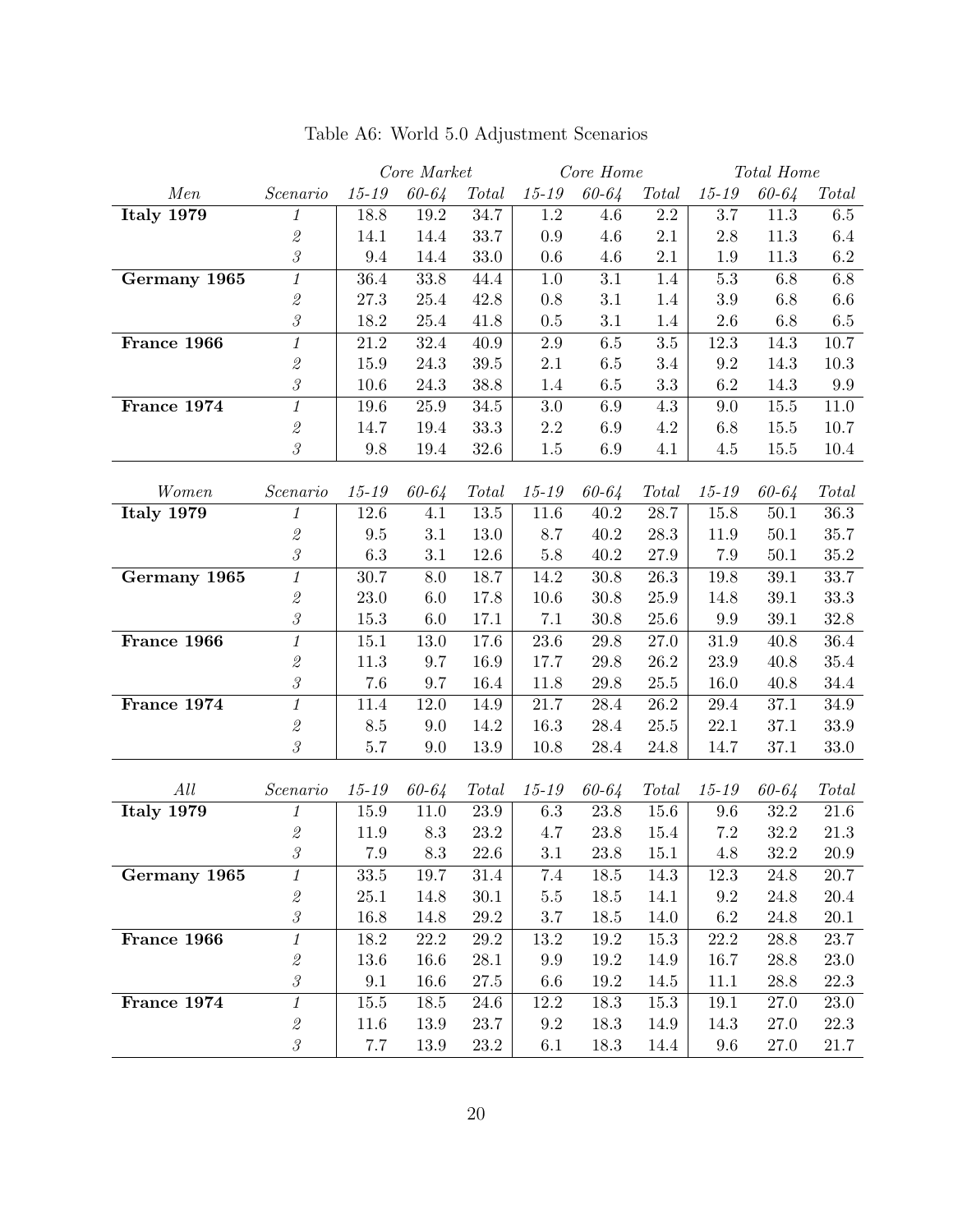| All         | Scenario                                                                                   | $15 - 24$ | $25 - 54$ | $55 - 64$ | <b>Total</b>       |
|-------------|--------------------------------------------------------------------------------------------|-----------|-----------|-----------|--------------------|
| Italy1979   | 1                                                                                          | $-9.4$    | $-0.2$    | $-3.6$    | $-1.9$             |
|             | $\mathcal{Q}% _{M_{1},M_{2}}^{\alpha,\beta}(\varepsilon)$                                  | $-7.2$    | $-0.2$    | $-2.5$    | $-1.1$             |
|             | $\mathcal S$                                                                               | $-4.9$    | $-0.2$    | $-2.5$    | $-0.6$             |
| Germany1965 | $\mathbf{1}$                                                                               | $-23.8$   | $-7.6$    | $-13.2$   | $-11.\overline{7}$ |
|             | $\mathcal{Q}% _{M_{1},M_{2}}^{\alpha,\beta}(\varepsilon)$                                  | $-19.9$   | $-7.6$    | $-10.8$   | $-10.4$            |
|             | $\mathcal{\emph{3}}$                                                                       | $-15.9$   | $-7.6$    | $-10.8$   | $-9.6$             |
| France1966  | $\overline{1}$                                                                             | $-12.9$   | $-3.5$    | $-14.9$   | $-6.3$             |
|             | $\mathcal{Q}% _{M_{1},M_{2}}^{\prime }\!\left( \mathcal{Q}_{M_{1},M_{2}}^{\prime }\right)$ | $-10.5$   | $-3.5$    | $-12.2$   | $-5.2$             |
|             | $\mathcal{S}% _{M_{1},M_{2}}^{\alpha,\beta}(\varepsilon)$                                  | $-8.1$    | $-3.5$    | $-12.2$   | $-4.6$             |
| France1974  | $\it 1$                                                                                    | $-9.1$    | 1.3       | $-10.8$   | $-1.7$             |
|             | $\mathcal{Q}% _{M_{1},M_{2}}^{\prime }\!\left( \mathcal{Q}_{M_{1},M_{2}}^{\prime }\right)$ | $-7.0$    | 1.3       | $-8.5$    | $-0.8$             |
|             | $\mathcal{S}$                                                                              | $-5.0$    | 1.3       | $-8.5$    | $-0.3$             |
| Men         | Scenario                                                                                   | $15 - 24$ | $25 - 54$ | $55 - 64$ | Total              |
| Italy1979   | 1                                                                                          | $-11.1$   | $-3.3$    | $-8.4$    | $-4.2$             |
|             | $\it 2$                                                                                    | $-8.4$    | $-3.3$    | $-6.3$    | $-3.2$             |
|             | $\mathcal S$                                                                               | $-5.7$    | $-3.3$    | $-6.3$    | $-2.5$             |
| Germany1965 | $\mathcal{I}$                                                                              | $-25.7$   | $-16.0$   | $-24.3$   | $-18.9$            |
|             | $\mathcal{Q}% _{M_{1},M_{2}}^{\alpha,\beta}(\varepsilon)$                                  | $-21.4$   | $-16.0$   | $-20.3$   | $-17.2$            |
|             | $\mathcal{S}$                                                                              | $-17.1$   | $-16.0$   | $-20.3$   | $-16.2$            |
| France1966  | $\overline{1}$                                                                             | $-15.0$   | $-11.8$   | $-22.7$   | $-12.5$            |
|             | $\mathcal{Q}% _{M_{1},M_{2}}^{\prime }\!\left( \mathcal{Q}_{M_{1},M_{2}}^{\prime }\right)$ | $-12.2$   | $-11.8$   | $-18.8$   | $-11.2$            |
|             | $\mathcal{S}$                                                                              | $-9.4$    | $-11.8$   | $-18.8$   | $-10.5$            |
| France1974  | $\mathcal{I}$                                                                              | $-11.3$   | $-4.9$    | $-15.3$   | $-6.1$             |
|             | $\it 2$                                                                                    | $-8.7$    | $-4.9$    | $-12.2$   | $-5.0$             |
|             | $\mathcal{S}$                                                                              | $-6.1$    | $-4.9$    | $-12.2$   | $-4.3$             |
|             |                                                                                            |           |           |           |                    |
| Women       | Scenario                                                                                   | $15 - 24$ | $25 - 54$ | $55 - 64$ | Total              |
| Italy1979   | $\mathcal{I}$                                                                              | $-7.5$    | 2.3       | $-0.1$    | 0.0                |
|             | $\mathcal{Q}% _{M_{1},M_{2}}^{\prime }\!\left( \mathcal{Q}_{M_{1},M_{2}}^{\prime }\right)$ | $-5.7$    | 2.3       | 0.3       | 0.6                |
|             | $\mathcal S$                                                                               | $-3.9$    | 2.3       | 0.3       | 1.0                |
| Germany1965 | $\mathbf{1}$                                                                               | $-21.9$   | $-0.1$    | $-4.2$    | $-5.0$             |
|             | $\mathcal{Q}% _{M_{1},M_{2}}^{\alpha,\beta}(\varepsilon)$                                  | $-18.3$   | $-0.1$    | $-3.2$    | $-4.1$             |
|             | $\mathcal{S}$                                                                              | $-14.7$   | $-0.1$    | $-3.2$    | $-3.4$             |
| France1966  | $\mathbf{1}$                                                                               | $-10.8$   | 4.8       | $-7.8$    | $-0.0$             |
|             | $\mathcal{Q}% _{M_{1},M_{2}}^{\prime }\!\left( \mathcal{Q}_{M_{1},M_{2}}^{\prime }\right)$ | $-8.7$    | 4.8       | $-6.2$    | 0.8                |
|             | $\mathcal S$                                                                               | $-6.7$    | 4.8       | $-6.2$    | 1.2                |
| France1974  | $\mathcal{I}$                                                                              | $-6.8$    | 7.7       | $-6.9$    | 2.7                |
|             | $\mathcal{Q}% _{M_{1},M_{2}}^{\alpha,\beta}(\varepsilon)$                                  | $-5.3$    | 7.7       | $-5.4$    | 3.4                |
|             | $\mathcal{S}$                                                                              | $-3.8$    | 7.7       | $-5.4$    | 3.8                |

Table A7: Core Market Change Relative to 2000 by Age